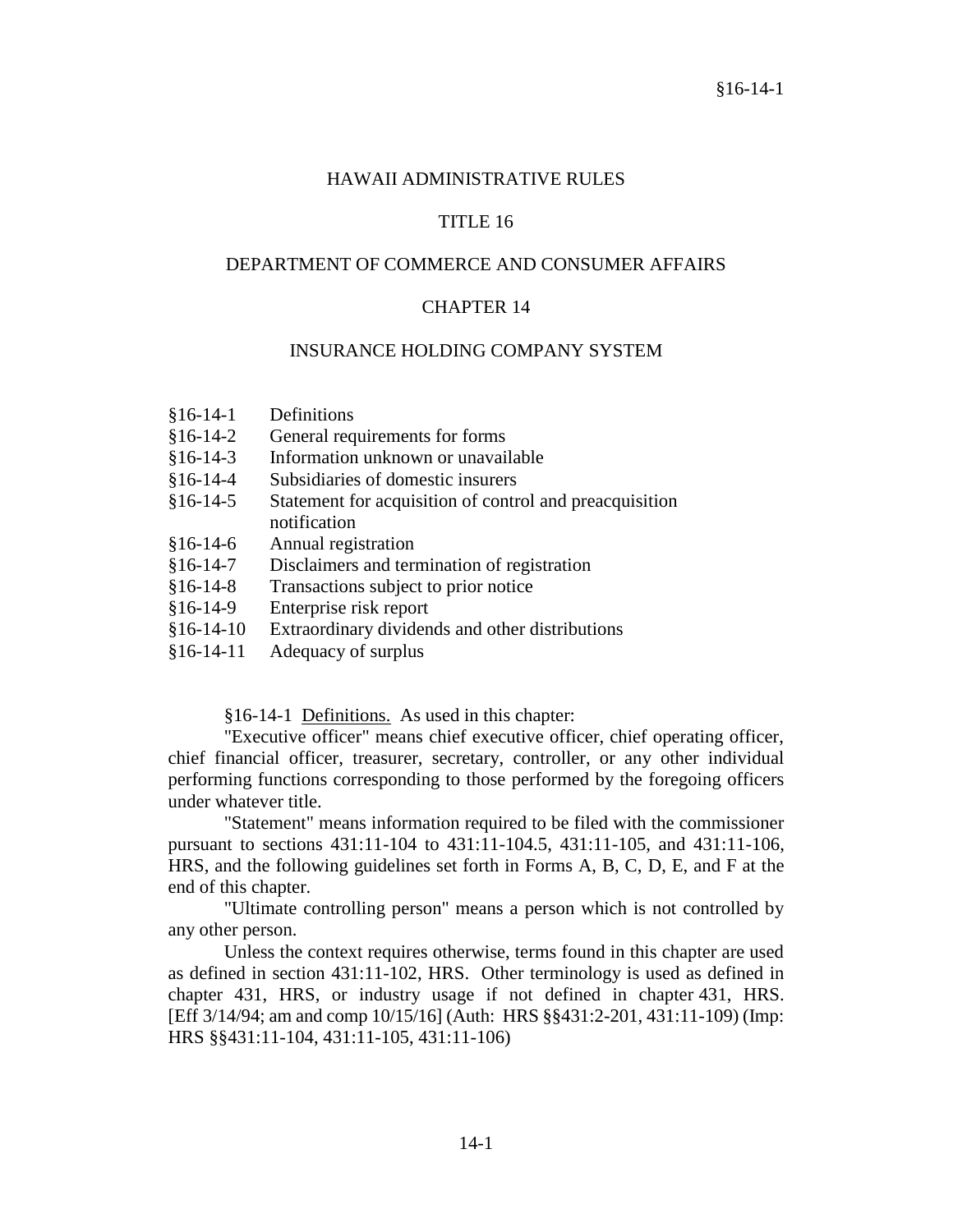§16-14-2 General requirements for forms. (a) Forms A, B, C, D, E, and F at the end of this chapter are made a part of this chapter. The forms shall be used as guides in the preparation of the statements required by sections 431:11-104 to 431:11-104.5, 431:11-105, and 431:11-106, HRS; they are not intended as blank forms to be filled in. The statements filed shall contain the numbers and captions of all items of the form and the responses shall indicate clearly the items to which they respond. All instructions, whether appearing under the items of the form or elsewhere, shall be omitted, provided that the text set forth for signature and certification requirements shall be followed. Unless expressly provided otherwise, if any item is inapplicable or if the response to an item is in the negative, that response shall be expressly stated.

(b) Statements shall be prepared electronically. Statements shall be easily readable and suitable for review and reproduction. Debits in credit categories and credits in debit categories shall be designated so as to be clearly distinguishable on photocopies. Statements shall be in the English language, and monetary values shall be stated in United States currency. If any exhibit or other paper or document filed with the statement is in a foreign language, it shall be accompanied by a certified translation into the English language, and any monetary value shown in a foreign currency shall be converted into United States currency.

Two complete copies of each statement, including exhibits and all other papers and documents filed as part of the statement, shall be filed with the commissioner and shall be signed in the manner prescribed on the form. If the signature of any person is affixed pursuant to a power of attorney or other similar authority, a copy of the power of attorney or other authority shall also be filed with the statement.

(d) Information required by any item of Form A, Form B, Form D, Form E, or Form F may be incorporated by reference in response or partial response to any other item. Information contained in any financial statement, annual report, proxy statement filed with a governmental authority, or any other document may be incorporated by reference in response or partial response to any item of Form A, Form B, Form D, Form E, or Form F, provided that the document is filed as an exhibit to the statement. However, documents currently on file with the commissioner which were filed within three years of the date the statement is filed need not be attached as exhibits. Excerpts of documents may be filed as exhibits if the documents are extensive. References to information contained in exhibits or in documents already on file shall clearly identify the material and shall specifically indicate that the material is to be incorporated by reference in response to the item. Material shall not be incorporated by reference in any case where incorporation would render the statement incomplete, unclear, or confusing.

(e) Where an item requires a summary or outline of the provisions of any document, only a brief description shall be given of the pertinent provisions of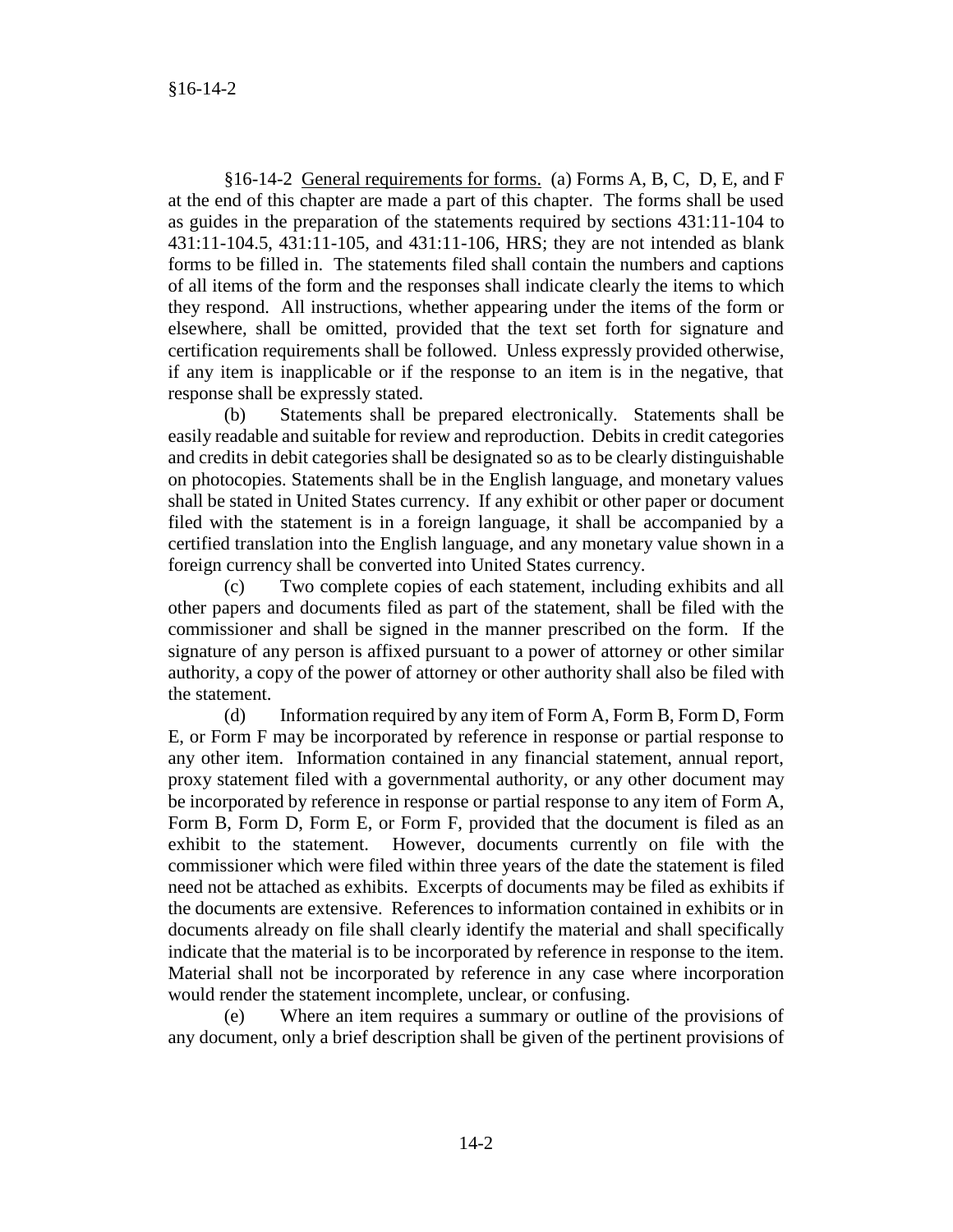the document. The summary or outline may incorporate by reference particular parts of any exhibit or document currently on file with the commissioner filed within three years of the date the statement is filed. Where two or more documents which must be filed as exhibits are substantially identical in all material respects except as to the parties thereto, the dates of execution, or other details, the person filing may file a copy of only one of the documents with a schedule identifying the omitted documents and setting forth the material details in which the documents differ from the documents filed as exhibits.

In addition to the information expressly required in Form A, Form B, Form C, Form D, Form E, and Form F, the person filing shall include all additional material which may be necessary to make the information contained in the statements not misleading. The person filing may also file exhibits in addition to those expressly required. The exhibits shall be marked to indicate clearly the subject matter to which they refer.

(g) Changes to Form A, Form B, Form C, Form D, Form E, and Form F shall include on the top of the cover page the phrase: "Change No. to Form " and shall indicate the date of the change and not the date of the original filing.

(h) If an applicant requests a hearing on a consolidated basis pursuant to section  $431:11-104(d)(3)$ , HRS, in addition to filing the Form A with the commissioner, the applicant shall file a copy of Form A with the National Association of Insurance Commissioners in electronic form. [Eff 3/14/94; am and comp 10/15/16] (Auth: HRS §§431:2-201, 431:11-109) (Imp: HRS §§431:11-104, 431:11-105, 431:11-106)

§16-14-3 Information unknown or unavailable. If the person filing cannot practically furnish any required information, document, or report at the required time, the person shall file with the commissioner a separate document:

- (1) Identifying the information, document, or report in question;
- (2) Stating why filing at the required time is impractical; and
- (3) Requesting an extension of time for filing the information, document, or report to a specified date.

The request for an extension shall be deemed granted unless the commissioner enters an order denying the request within thirty days after receipt of the request. [Eff 3/14/94; am and comp 10/15/16] (Auth: HRS §§431:2-201, 431:11-109) (Imp: HRS §§431:11-104, 431:11-105, 431:11-106)

§16-14-4 Subsidiaries of domestic insurers. The authority to invest in subsidiaries under section 431:11-103(b), HRS, is in addition to any authority to invest in subsidiaries which may be contained in any other provision of chapter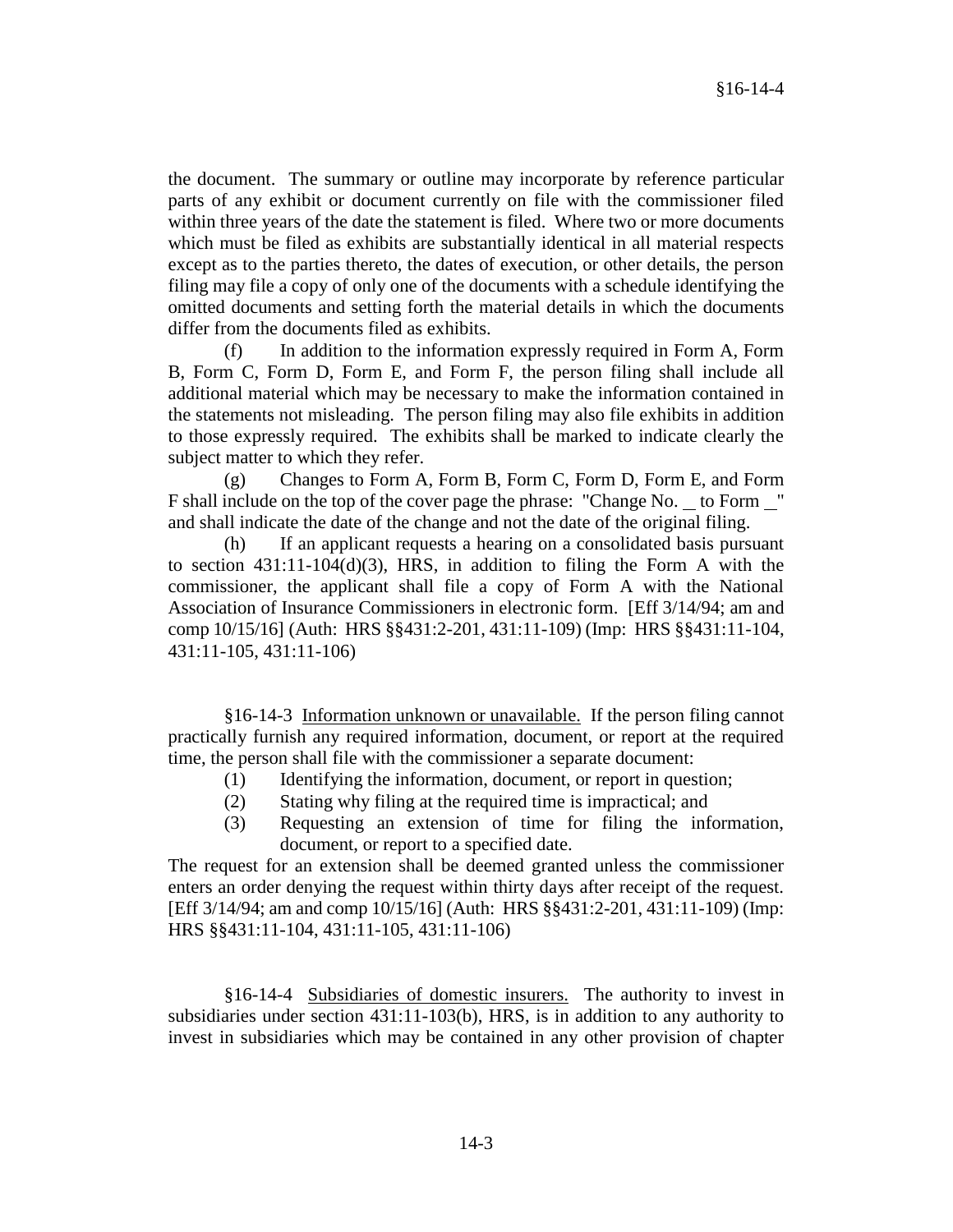431, HRS. [Eff 3/14/94; comp 10/15/16] (Auth: HRS §§431:2-201, 431:11-109) (Imp: HRS §431:11-103)

§16-14-5 Statement for acquisition of control and preacquisition notification. (a) A person required to file a statement pursuant to section 431:11-104, HRS, shall furnish the required information utilizing Form A and the required information on Form E described in subsections (e), (f), and (g).

(b) The person filing the statement required by section 431:11-104, HRS, shall promptly advise the commissioner of any changes in the information furnished on Form A arising after the date upon which the information was furnished but before the commissioner's disposition of the application for approval.

(c) If the person being acquired is a "domestic insurer" as defined by section 431:11-104(a)(4), HRS, the name of the domestic insurer on the cover page should be indicated as follows: "ABC Insurance Company, a subsidiary of XYZ Holding Company."

(d) Where a domestic insurer is being acquired, references to "the insurer" contained in Form A shall refer to both the domestic insurer and its subsidiaries.

(e) If a domestic insurer, including any person controlling a domestic insurer, is proposing a merger or acquisition pursuant to section 431:11-104(a)(1), HRS, that person shall file a preacquisition notification form, Form E.

(f) If a non-domiciliary insurer licensed to do business in this State is proposing a merger or acquisition pursuant to section 431:11-104.2, HRS, that person shall file a preacquisition notification form, Form E. No preacquisition notification form need be filed if the acquisition is beyond the scope of section 431:11-104.2, HRS, as set forth in section 431:11-104.2(b), HRS.

 $(g)$  In addition to the information required by Form E, the commissioner may require an expert opinion as to the competitive impact of the proposed acquisition. [Eff 3/14/94; am and comp 10/15/16] (Auth: HRS §§431:2-201, 431:11-109) (Imp: HRS §431:11-104)

§16-14-6 Annual registration. (a) An insurer required to file an annual registration statement pursuant to section 431:11-105, HRS, shall furnish the required information utilizing Form B and Form C.

(b) An amendment to Form B shall be filed within fifteen days after the end of any month in which there is a material change to the information provided in the annual registration statement.

(c) Amendments to Form B shall be filed in the Form B format, but only those items which are being amended shall be reported. Each amendment shall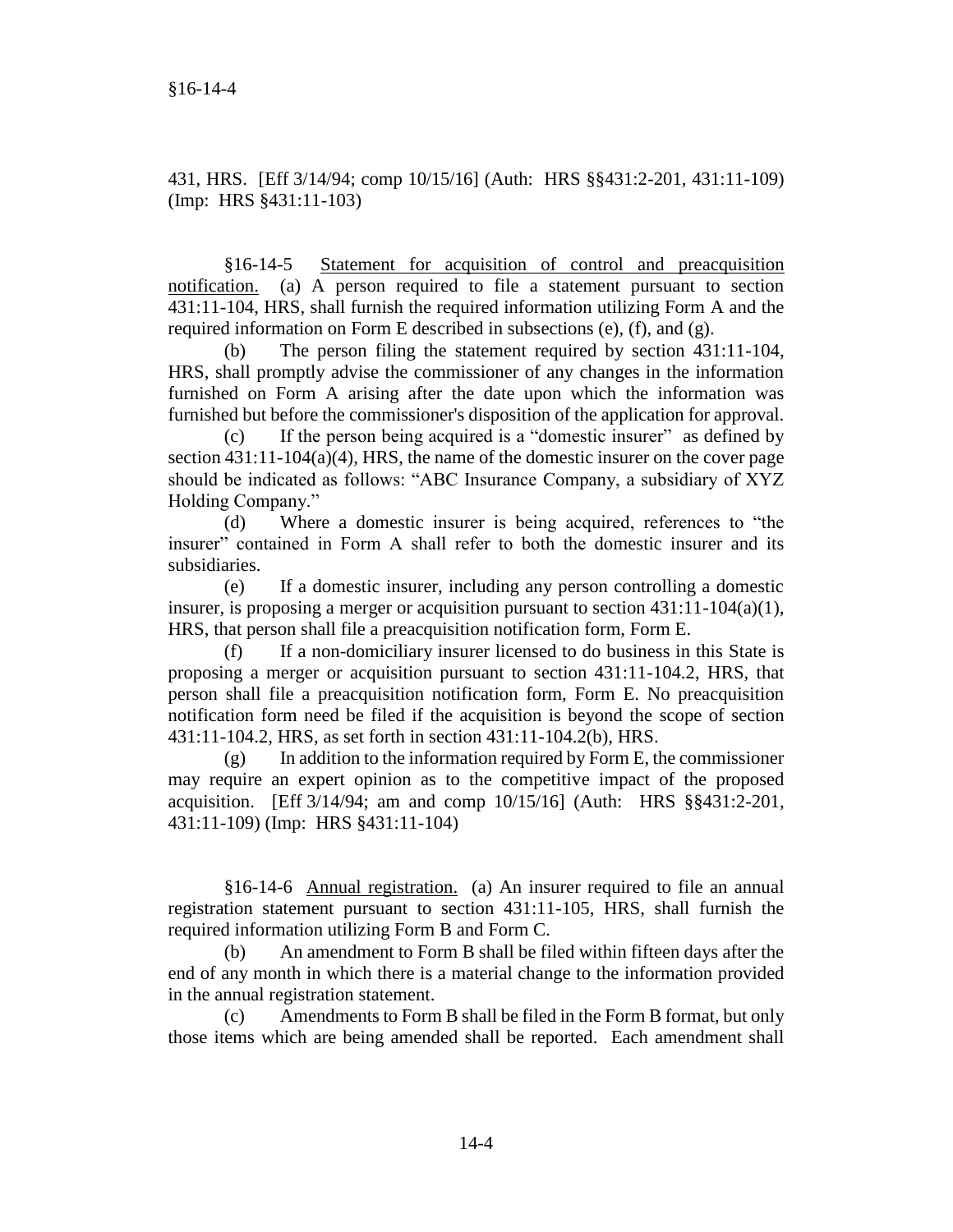include at the top of the cover page "Amendment No.\_\_ to Form B for (insert year)" and shall indicate the date of the change and not the date of the original filing.

Any authorized insurer may file a registration statement on behalf of any affiliated insurer or insurers which are required to register under section 431:11-105, HRS. A registration statement may include information regarding any insurer in the holding company system even if the insurer is not authorized to do business in this State. In lieu of filing a registration statement on Form B, the authorized insurer may file a copy of the registration statement or similar report which it is required to file in its state of domicile, provided that:

- (1) The statement or report contains substantially the same information required to be furnished on Form B; and
- (2) The filing insurer is the principal insurance company in the insurance holding company system and the filing contains a brief statement of facts which will substantiate the filing insurer's claim that it is the principal insurer in the insurance holding company system.

(e) With the prior approval of the commissioner, an unauthorized insurer may follow any of the procedures permitted under subsection (d).

(f) Any insurer may make filings pursuant to section 431:11-105(h) and (i), HRS, without obtaining the prior approval of the commissioner. The commissioner, however, may require individual filings if the commissioner deems individual filings necessary in the interest of clarity, ease of administration, or the public good. [Eff 3/14/94; am and comp 10/15/16] (Auth: HRS §§431:2-201, 431:11-109) (Imp: HRS §431:11-105)

§16-14-7 Disclaimers and termination of registration. (a) A disclaimer of affiliation or a request for termination of registration may be made when a person does not, or will not upon the taking of some proposed action, control another person (hereinafter referred to as "the subject"). The disclaimer shall contain the following information:

- (1) The number of authorized, issued, and outstanding voting securities of the subject;
- (2) The number and percentage of shares of the subject's voting securities which the person whose control is disclaimed, and all affiliates of that person, hold of record, own beneficially, or have a right to acquire, directly or indirectly;
- (3) All material relationships and bases for affiliation between the subject and the person whose control is disclaimed and all affiliates of that person; and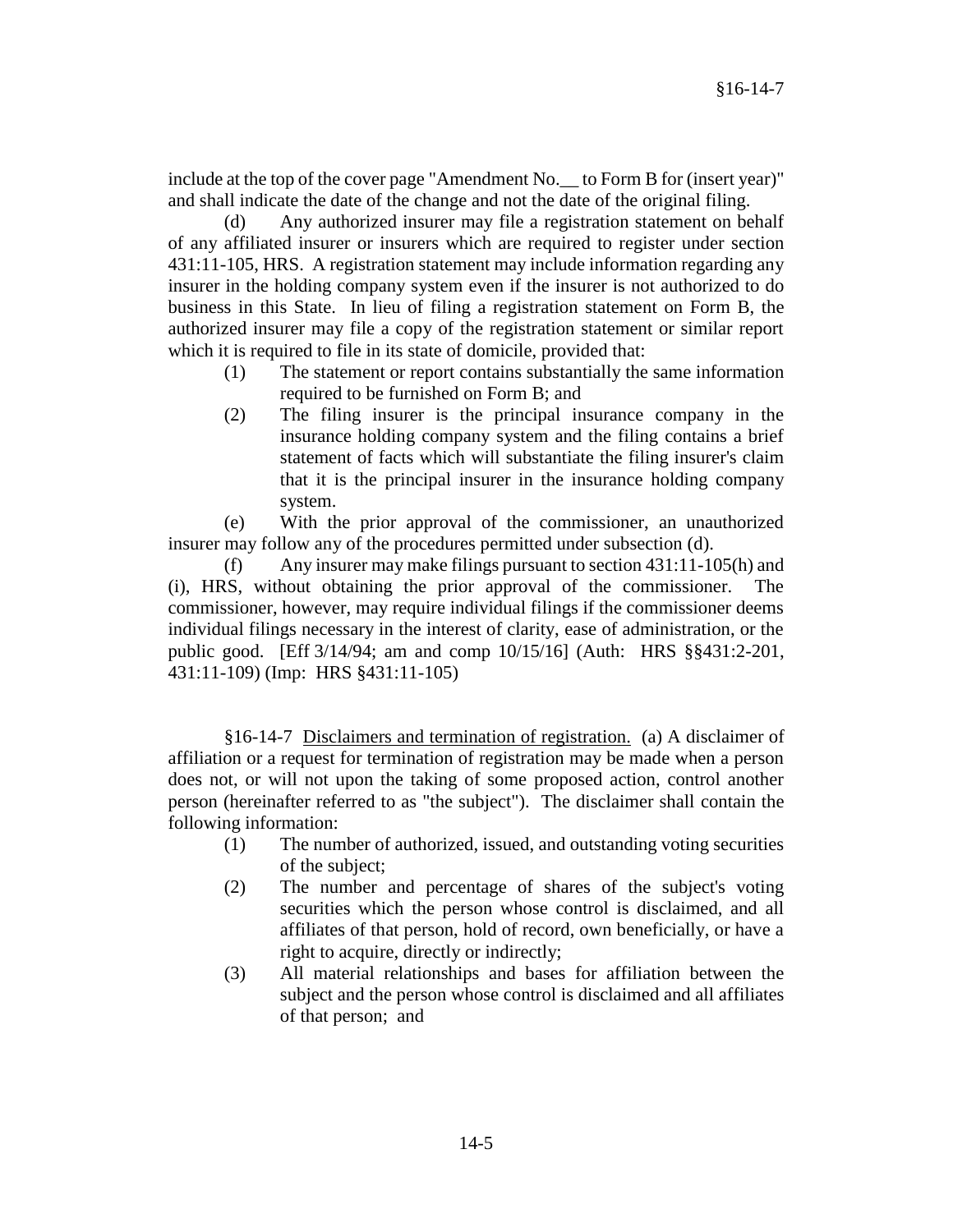(4) A statement explaining why the person whose control is disclaimed does not control the subject.

(b) A request for termination of registration shall be deemed granted unless the commissioner notifies the registrant otherwise within thirty days after receipt of the request. [Eff 3/14/94; comp 10/15/16] (Auth: HRS §§431:2-201, 431:11-109) (Imp: HRS §§431:11-104, 431:11-105, 431:11-106)

§16-14-8 Transactions subject to prior notice. (a) An insurer required to give notice of a proposed transaction pursuant to section 431:11-106, HRS, shall furnish the required information on Form D.

(b) Management agreements, service agreements, and cost sharing arrangements shall at a minimum and as applicable:

- (1) Identify the person providing services and the nature of such services;
- (2) Set forth the methods to allocate costs;
- (3) Require timely settlement, not less frequently than on a quarterly basis, and compliance with the requirements in the National Association of Insurance Commissioners' Accounting Practices and Procedures Manual;
- (4) Prohibit advancement of funds by the insurer to the affiliate except to pay for services defined in the agreement;
- (5) State that the insurer will maintain oversight for functions provided to the insurer by the affiliate and that the insurer will monitor services annually for quality assurance;
- (6) Define books and records of the insurer to include all books and records developed or maintained under or related to the agreement;
- (7) Specify that all books and records of the insurer are and remain the property of the insurer and are subject to control of the insurer;
- (8) State that all funds and invested assets of the insurer are the exclusive property of the insurer, held for the benefit of the insurer and are subject to the control of the insurer;
- (9) Include standards for termination of the agreement with cause;
- (10) Include procedures for termination of the agreement without cause;
- (11) Include provisions for indemnification of the insurer in the event of gross negligence or wilful misconduct on the part of the affiliate providing the services;
- (12) Specify that, if the insurer is placed in receivership or seized by the commissioner under article 15, chapter 431, HRS:
	- (A) All of the rights of the insurer under the agreement extend to the receiver or commissioner; and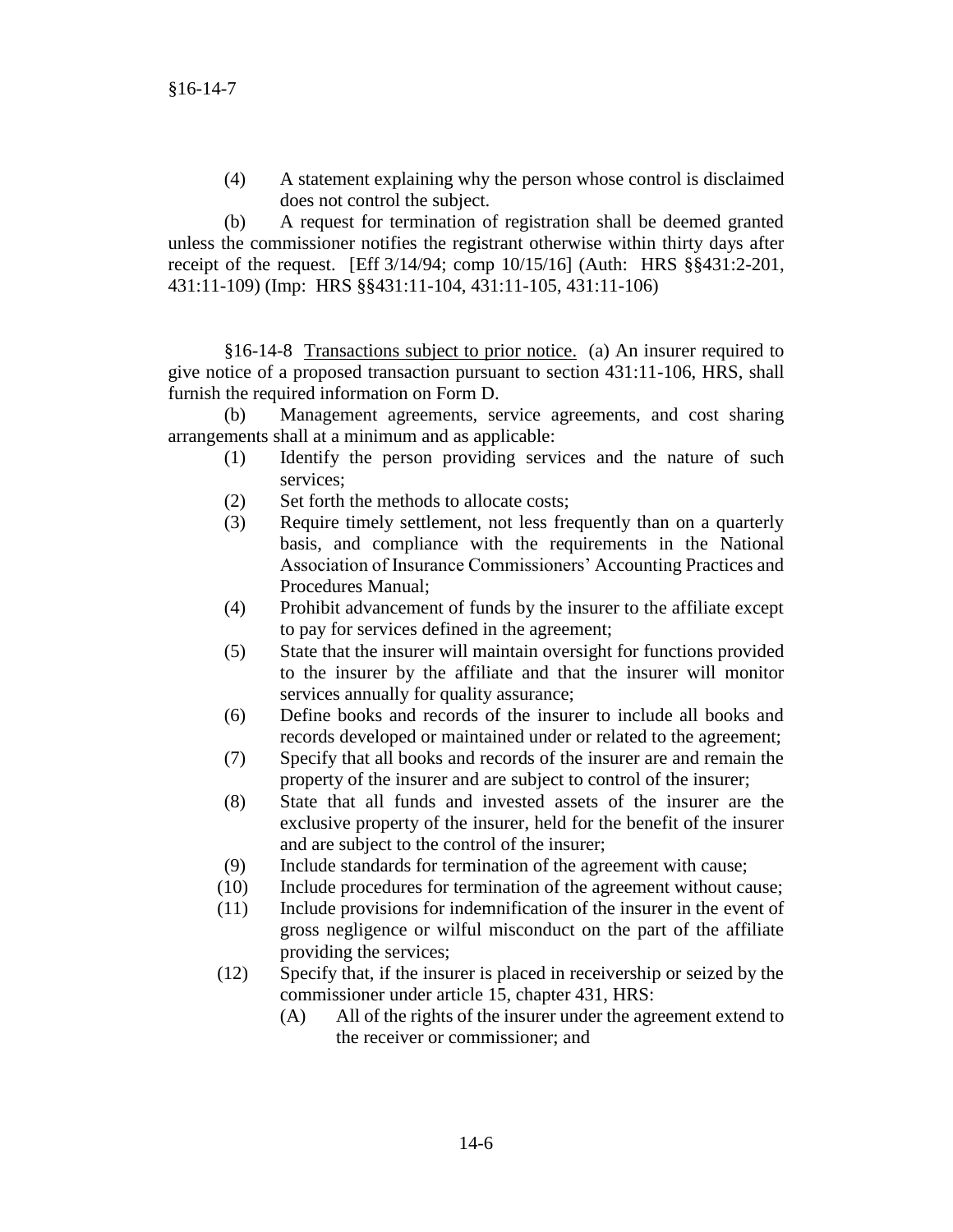- (B) All books and records will immediately be made available to the receiver or the commissioner, and shall be turned over to the receiver or commissioner immediately upon the receiver or the commissioner's request;
- (13) Specify that the affiliate has no automatic right to terminate the agreement if the insurer is placed in receivership pursuant to article 15, chapter 431, HRS; and
- (14) Specify that the affiliate will continue to maintain any systems, programs, or other infrastructure notwithstanding a seizure by the commissioner under article 15, chapter 431, HRS, and will make them available to the receiver, for so long as the affiliate continues to receive timely payment for services rendered. [Eff 3/14/94; am and comp 10/15/16] (Auth: HRS §§431:2-201, 431:11-109) (Imp: HRS §431:11-106)

§16-14-9 Enterprise risk report. The ultimate controlling person of an insurer required to file an enterprise risk report pursuant to section 431:11-105(l), HRS, shall furnish the required information on Form F. [Eff 10/15/16] (Auth: HRS §§431:2-201, 431:11-109) (Imp: HRS §431:11-105)

§16-14-10 Extraordinary dividends and other distributions. (a) Requests to the commissioner for approval of extraordinary dividends or any other extraordinary distribution to shareholders shall include the following:

- (1) The amount of the proposed dividend;
- (2) The date established for payment of the dividend;
- (3) A statement as to whether the dividend is to be in cash or other property and, if in property, a description of the property, its cost, and its fair market value, together with an explanation of the basis for the valuation;
- (4) A copy of the calculations determining that the proposed dividend is extraordinary, including:
	- (A) The amounts, dates, and form of payment of all dividends or distributions (including regular dividends but excluding distributions of the insurer's own securities) paid during the previous twelve consecutive months;
	- (B) Surplus as regards policyholders (total capital and surplus) as of the preceding December 31;
	- (C) If the insurer is not a life insurer, the net income less realized capital gains for the twelve month period ending on the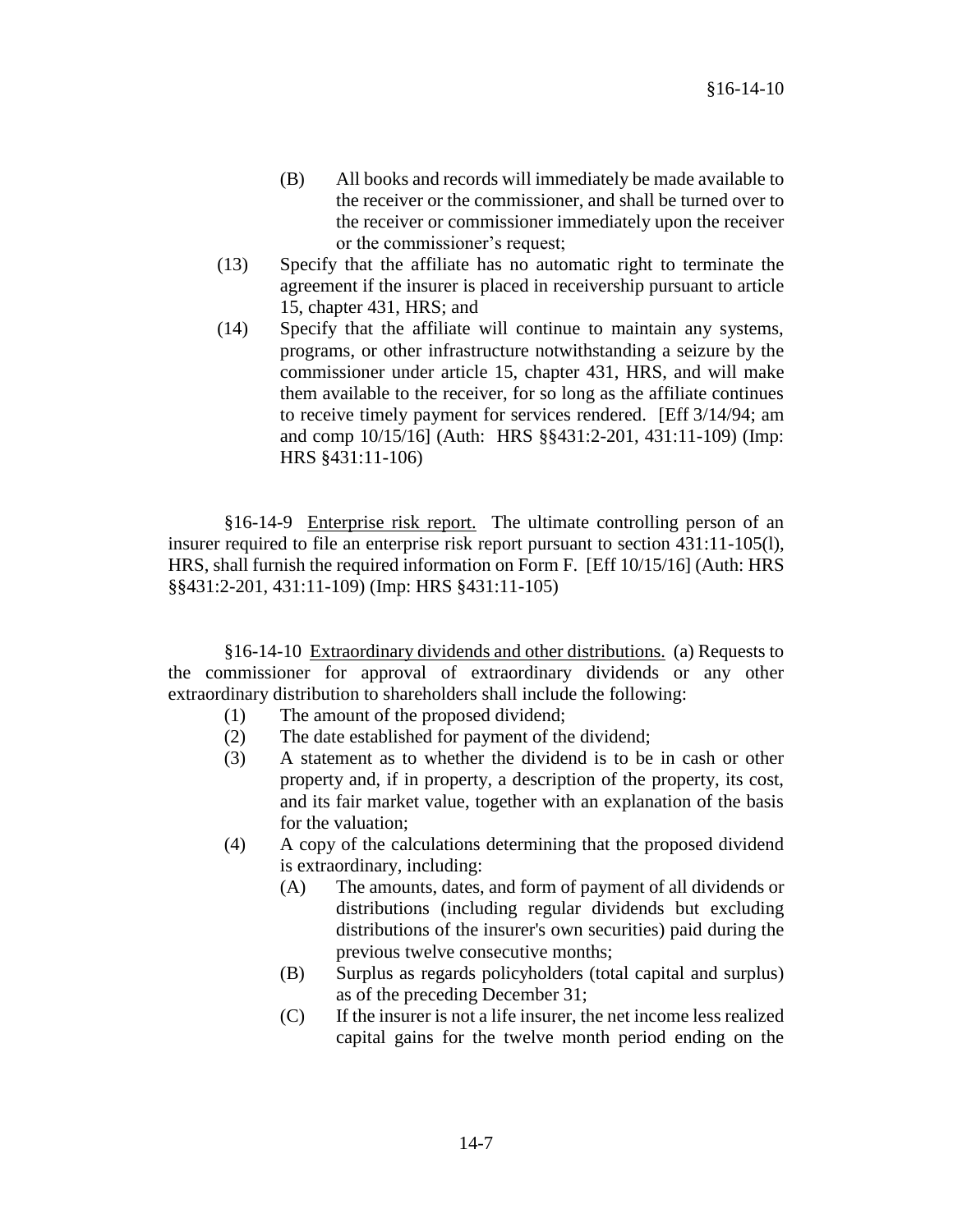preceding December 31 and the two preceding twelve month periods; and

- (D) If the insurer is not a life insurer, the dividends paid to stockholders, excluding distributions of the insurer's own securities in the preceding two calendar years;
- (5) A balance sheet and statement of income for the period between the last annual statement filed with the commissioner and the end of the month preceding the month in which the request for dividend approval is submitted; and
- (6) A brief statement as to the effect of the proposed dividend upon the insurer's surplus, the reasonableness of the surplus in relation to the insurer's outstanding liabilities, and the adequacy of the surplus relative to the insurer's financial needs.

(b) Subject to section 431:11-106(b), HRS, no insurer shall pay any extraordinary dividend or make any other distribution to its shareholders until:

- (1) Thirty days after the commissioner has received notice of the declaration thereof and has not within the period disapproved the payment; or
- (2) The commissioner shall have approved the payment within the thirty-day period.

(c) An insurer shall report to the commissioner all dividends and other distributions to shareholders made pursuant this section and section 431:11-106, HRS, within fifteen days following the payment. [Eff 3/14/94; am and ren §16-14- 9; 10/15/16] (Auth: HRS §§431:2-201, 431:11-109) (Imp: HRS §431:11-106)

§16-14-11 Adequacy of surplus. The factors set forth in section 431:11-106(d), HRS, are not intended to be an exhaustive list. In determining the adequacy and reasonableness of an insurer's surplus, no single factor is necessarily controlling. The commissioner shall consider the net effect of all of the factors, along with other factors bearing on the financial condition of the insurer. In comparing the surplus maintained by other insurers, the commissioner shall consider the extent to which each of these factors varies among insurers. In determining the quality and liquidity of investments in subsidiaries, the commissioner shall consider the individual subsidiary and may discount or disallow its valuation to the extent warranted by individual investments. [Eff 3/14/94; ren §16-14-10; 10/15/16] (Auth: HRS §§431:2-201, 431:11-109) (Imp: HRS §431:11-106)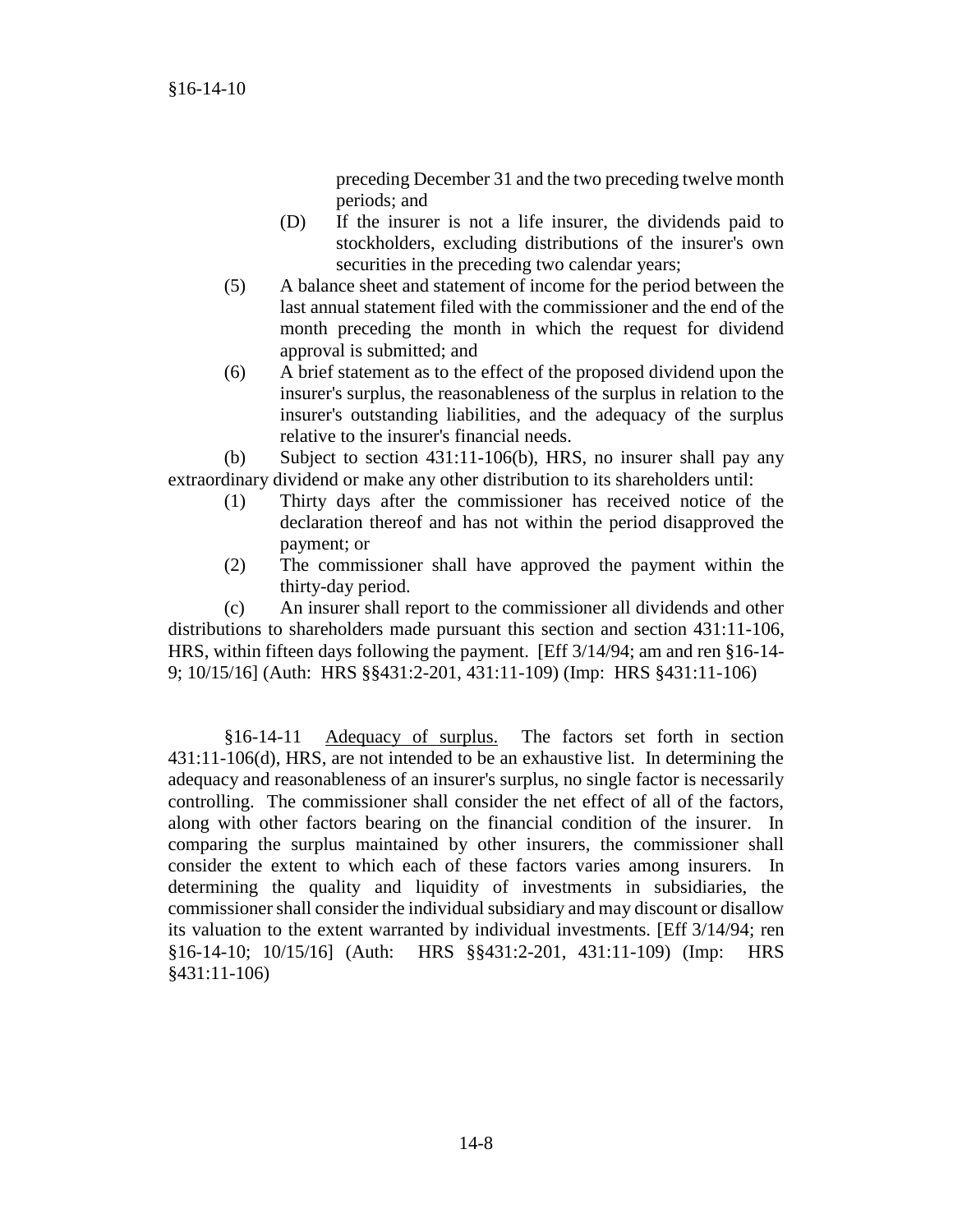Amendments to and compilation of chapter 16-14, Hawaii Administrative Rules, on the Summary page dated July 21, 2016, were adopted on July 21, 2016, following a public hearing held on July 21, 2016, after public notices were given in the Honolulu Star-Advertiser, Maui News, Hawaii Tribune-Herald, West Oahu Today, and The Garden Island on June 11, 2016.

These rules shall take effect ten days after filing with the Office of the Lieutenant Governor.

> /s/ Gordon I. Ito GORDON I. ITO Insurance Commissioner

APPROVED AS TO FORM: Date 09/13/16

/s/ Daniel Jacob Deputy Attorney General

APPROVED: Date 09/13/16

/s/ Catherine P. Awakuni Colón CATHERINE P. AWAKUNI COLÓN, Director Commerce and Consumer Affairs

APPROVED: Date 10/03/16

/s/ David Y. Ige DAVID Y. IGE, Governor State of Hawaii

> 10/05/16 FILED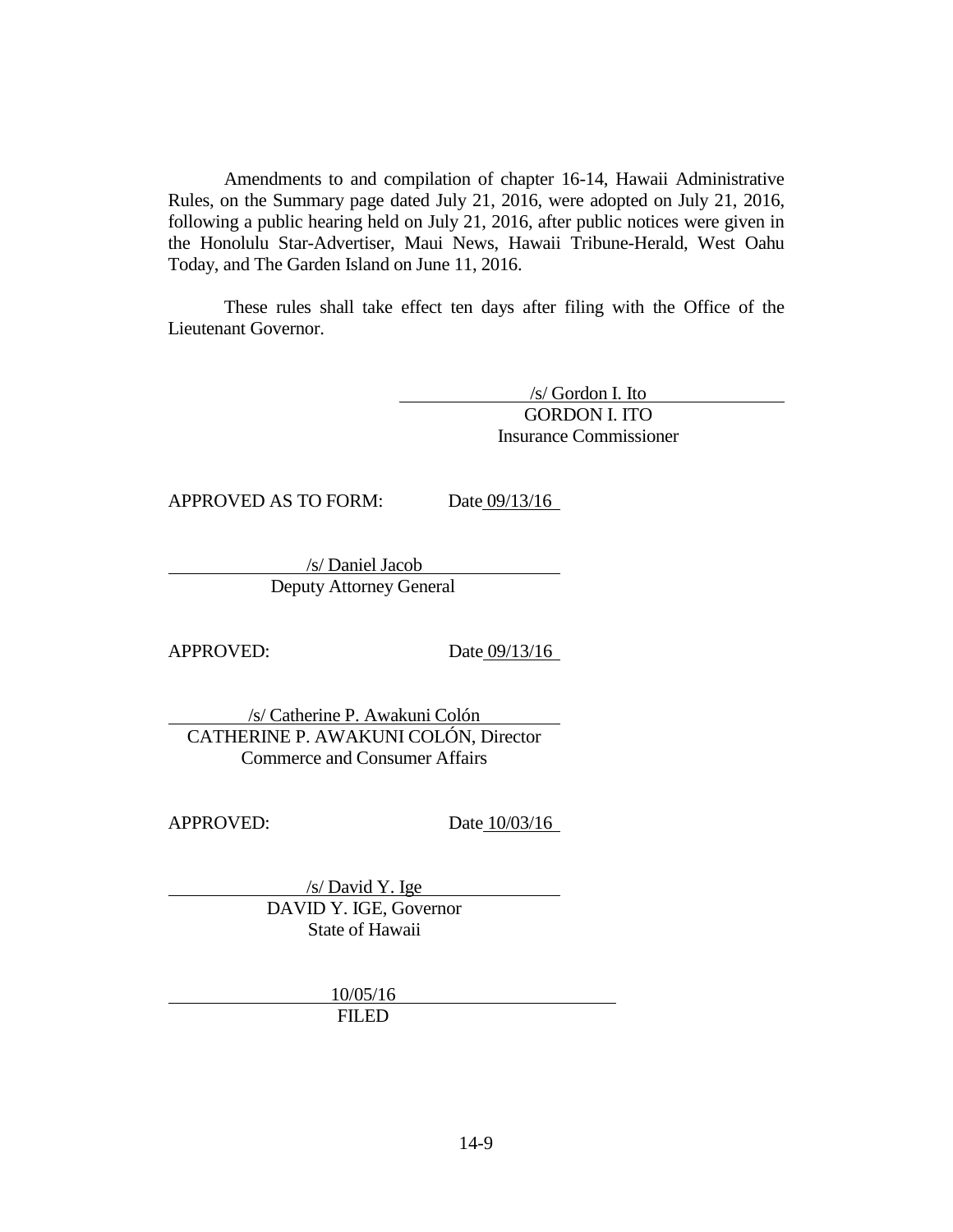### FORM A

## STATEMENT REGARDING THE ACQUISITION OF CONTROL OF OR MERGER WITH A DOMESTIC INSURER

#### (Name of Domestic Insurer)

By

(Name of Acquiring Person (Applicant)) Filed with the Insurance Commissioner of the State of Hawaii Dated:

Name, title, address, and telephone number of individual to whom notices and correspondence concerning this statement should be addressed:

#### ITEM 1. INSURER AND METHOD OF ACQUISITION

State the name and address of the domestic insurer to which this application relates and a brief description of how control is to be acquired.

### ITEM 2. IDENTITY AND BACKGROUND OF THE APPLICANT

(a) State the name and address of the applicant seeking to acquire control over the insurer.

(b) If the applicant is not an individual, state the nature of its business operations for the past five years or for the period the applicant and any predecessors have been in existence if less than five years. Briefly describe the business which the applicant and its subsidiaries intend to do.

(c) Furnish a chart clearly presenting the identities and the inter-relationships among the applicant and all of its affiliates. Indicate in the chart the percentage of voting securities of each person which is owned or controlled by the applicant or by any other person. If control of any person is maintained other than by the ownership or control of voting securities, indicate the basis of control. As to each person specified in the chart, indicate the type of organization (e.g. corporation, trust, partnership) and the state or other jurisdiction of domicile. If court proceedings involving a reorganization or liquidation are pending with respect to any person, and set forth the title of the court, the nature of the proceedings, and the date when the proceedings commenced.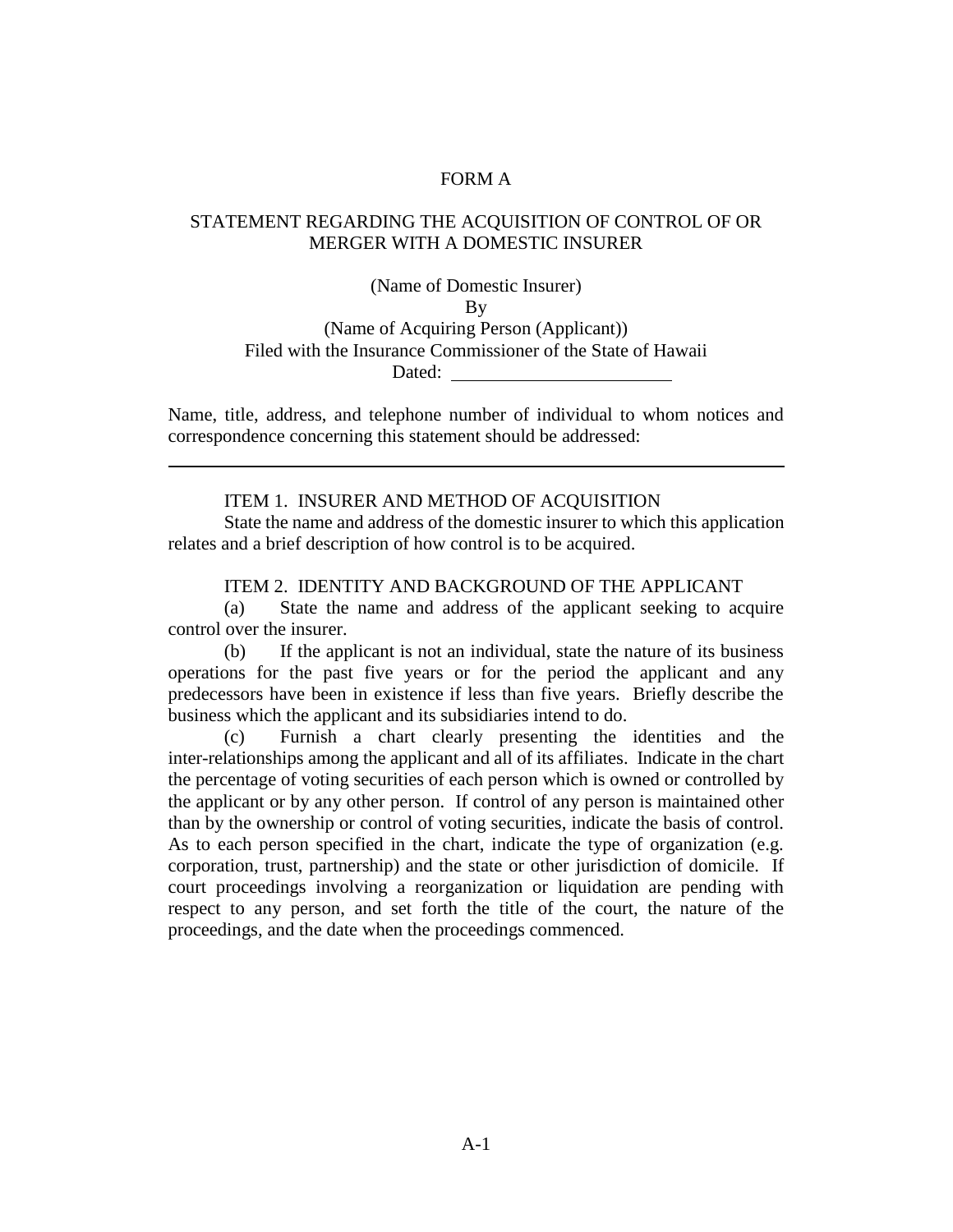### ITEM 3. IDENTITY AND BACKGROUND OF INDIVIDUALS ASSOCIATED WITH THE APPLICANT

On the biographical affidavit, include an independent third-party background check, and state the following information with respect to (1) the applicant if the applicant is an individual or (2) all persons who are directors, executive officers, or owners of ten per cent or more of the voting securities of the applicant if the applicant is not an individual.

(a) Name and business address;

(b) Current principal business activity, occupation, or employment including position and office held and the name, principal business, and address of any corporation or other organization in which the employment is carried on;

(c) Material occupations, positions, offices, or employment during the last five years, giving the starting and ending dates of each and the name, principal business, and address of any business corporation or other organization in which each occupation, position, office, or employment was carried on. If any occupation, position, office, or employment required licensing by or registration with any federal, state, or municipal governmental agency, indicate that fact, the current status of the licensing or registration, and an explanation of any surrender, revocation, suspension, or disciplinary proceedings in connection therewith.

(d) Whether or not the person has ever been convicted in a criminal proceeding, excluding minor traffic violations, during the last ten years and, if so, give the date, nature of conviction, name and location of court, and penalty imposed or other disposition of the case.

#### ITEM 4. NATURE, SOURCE AND AMOUNT OF CONSIDERATION

(a) Describe the nature, source, and amount of funds or other consideration used or to be used in effecting the merger or other acquisition of control. If any part of the funds or other consideration is borrowed or otherwise obtained for the purpose of acquiring, holding, or trading securities, furnish a description of the transaction, the names of the parties thereto, the relationship, if any, between the borrower and the lender, the amounts borrowed or to be borrowed, and copies of all agreements, promissory notes, and security arrangements relating thereto.

(b) Explain the criteria used in determining the nature and amount of the consideration.

(c) If the source of the consideration is a loan made in the lender's ordinary course of business and if the applicant wishes the identity of the lender to remain confidential, the applicant must make a specific request.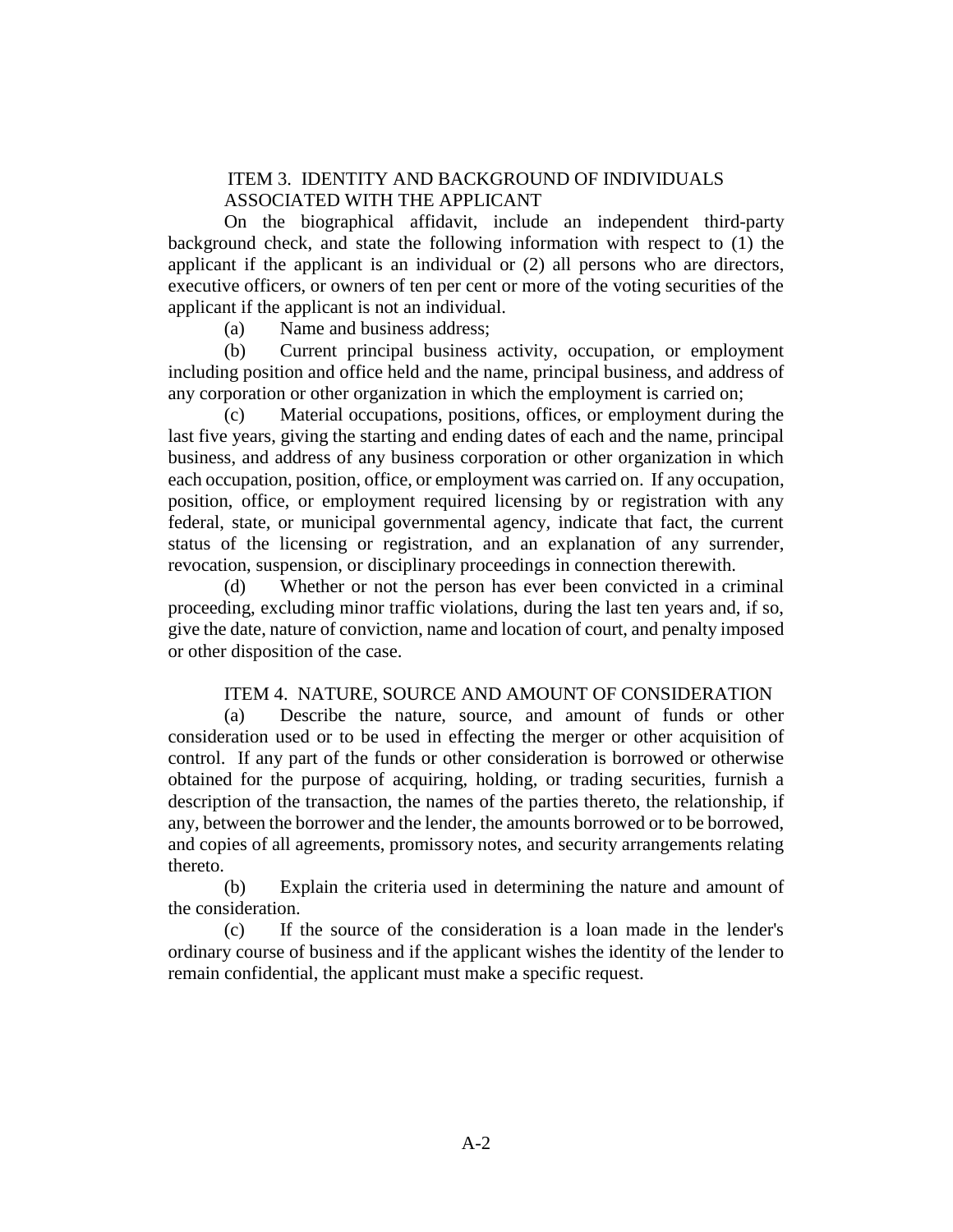### ITEM 5. FUTURE PLANS OF INSURER

Describe any plans or proposals which the applicant may have to declare an extraordinary dividend, liquidate the insurer, sell the insurer's assets to or merge the insurer with any person, or make any other material change in the insurer's business operations, corporate structure, or management.

### ITEM 6. VOTING SECURITIES TO BE ACQUIRED

State the number of shares of the insurer's voting securities which the applicant, its affiliates, and any person listed in Item 3 plan to acquire, the terms of the offer, request, invitation, agreement, or acquisition, and the method by which the fairness of the proposal was arrived at.

### ITEM 7. OWNERSHIP OF VOTING SECURITIES

State the amount of each class of any voting security of the insurer which is beneficially owned or concerning which there is a right to acquire beneficial ownership by the applicant, its affiliates, or any person listed in Item 3.

# ITEM 8. CONTRACTS, ARRANGEMENTS, OR UNDERSTANDINGS WITH RESPECT TO VOTING SECURITIES OF THE INSURER

Give a full description of any contracts, arrangements, or understandings with respect to any voting security of the insurer in which the applicant, its affiliates, or any person listed in Item 3 is involved, including, but not limited to, transfer of any of securities, joint ventures, loan or option arrangements, puts or calls, guarantees of loans, guarantees against loss or guarantees of profits, division of losses or profits, or the giving or withholding of proxies. The description shall identify the persons with whom the contracts, arrangements, or understandings have been made.

### ITEM 9. RECENT PURCHASES OF VOTING SECURITIES

Describe any purchases of voting securities of the insurer by the applicant, its affiliates, or any person listed in Item 3 during the twelve calendar months preceding the filing of this Statement. Include in the description the dates of purchase, the names of the purchasers, and the consideration paid or agreed to be paid. State whether any of the voting securities purchased are hypothecated.

### ITEM 10. RECENT RECOMMENDATIONS TO PURCHASE

Describe any recommendations to purchase voting securities of the insurer made by the applicant, its affiliates, or any person listed in Item 3, or by anyone based upon interviews or at the suggestion of the applicant, its affiliates, or any person listed in Item 3 during the twelve calendar months preceding the filing of this statement.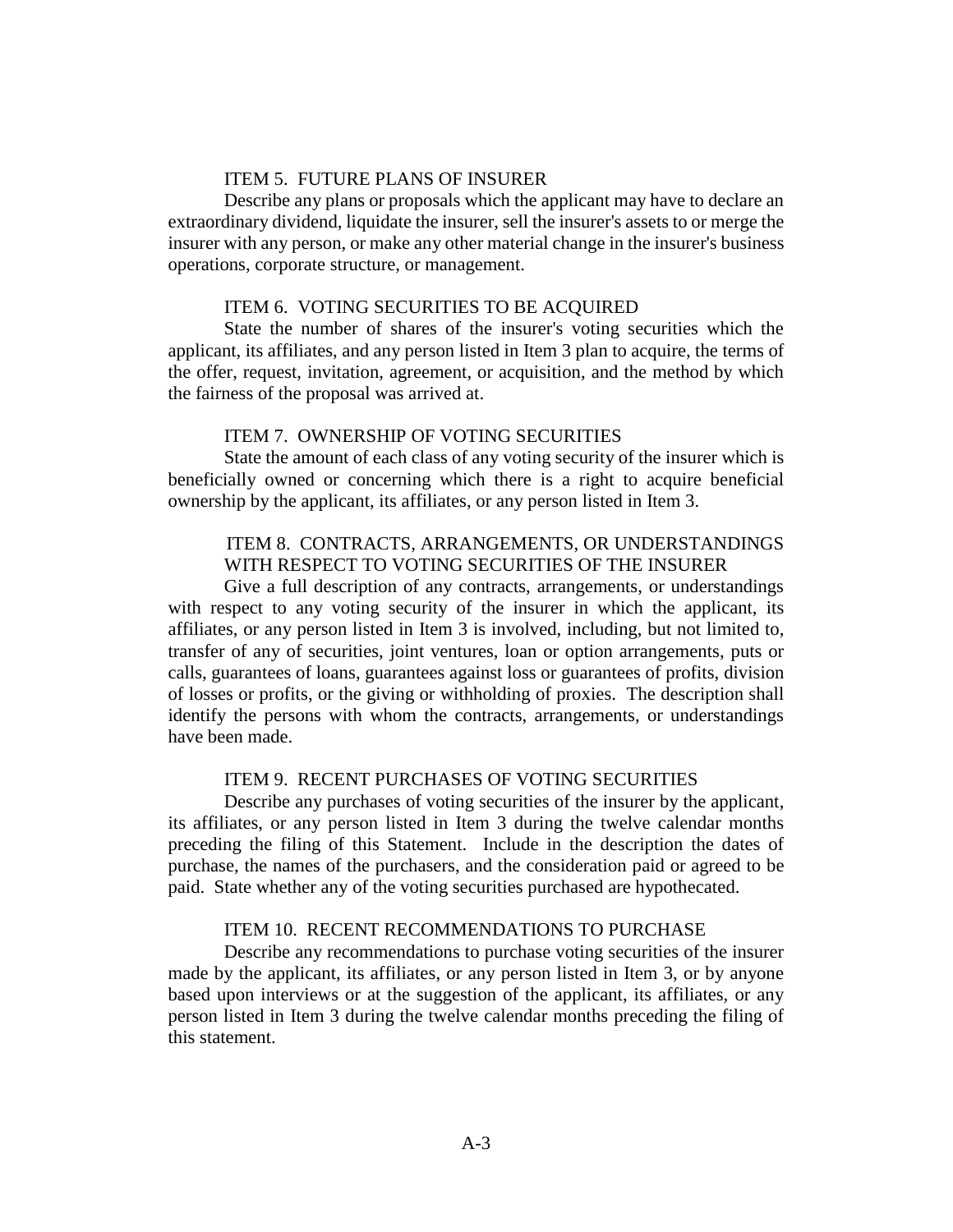#### ITEM 11. AGREEMENTS WITH BROKER-DEALERS

Describe the terms of any agreement, contract, or understanding made with any broker-dealer as to solicitation of voting securities of the insurer for tender and the amount of any fees, commissions, or other compensation to be paid to broker-dealers with regard thereto.

### ITEM 12. FINANCIAL STATEMENTS AND EXHIBITS

(a) List under this item the financial statements, exhibits, and three-year financial projections of the insurer(s) attached to this statement.

(b) Include the annual financial statements of the persons identified in Item 2(c) for the preceding five fiscal years (or for the period the applicant, its affiliates, and any predecessors have been in existence, if less than five years), and similar information covering the period from the end of the person's last fiscal year, if that information is available. The statements may be prepared on either an individual basis or on a consolidated basis if consolidated statements are prepared in the usual course of business, unless the commissioner requires otherwise.

The annual financial statements of the applicant shall be accompanied by the certificate of an independent certified public accountant stating that the statements present fairly the financial position of the applicant and the results of its operations for the year then ended in conformity with generally accepted accounting principles or with requirements of insurance or other accounting principles prescribed or permitted under law. If the applicant is an insurer which is actively engaged in the business of insurance, the financial statements need not be certified, provided they are based on the annual statement filed with the insurance department of the person's domiciliary state and are in accordance with the requirements of insurance or other accounting principles prescribed or permitted under the law and regulations of that state.

(c) File as exhibits copies of all tender offers for, requests or invitations for, tenders of, exchange offers for, and agreements to acquire or exchange any voting securities of the insurer and of any additional soliciting material relating thereto, any proposed employment, consultation, advisory, or management contracts concerning the insurer, annual reports to the stockholders of the insurer and the applicant for the last two fiscal years, and any additional documents or papers required by this form or sections 16-14-2 and 16-14-3.

### ITEM 13. AGREEMENT REQUIREMENTS FOR ENTERPRISE RISK MANAGEMENT

Applicant agrees to provide, to the best of its knowledge and belief, the information required by Form F within fifteen (15) days after the end of the month in which the acquisition of control occurs.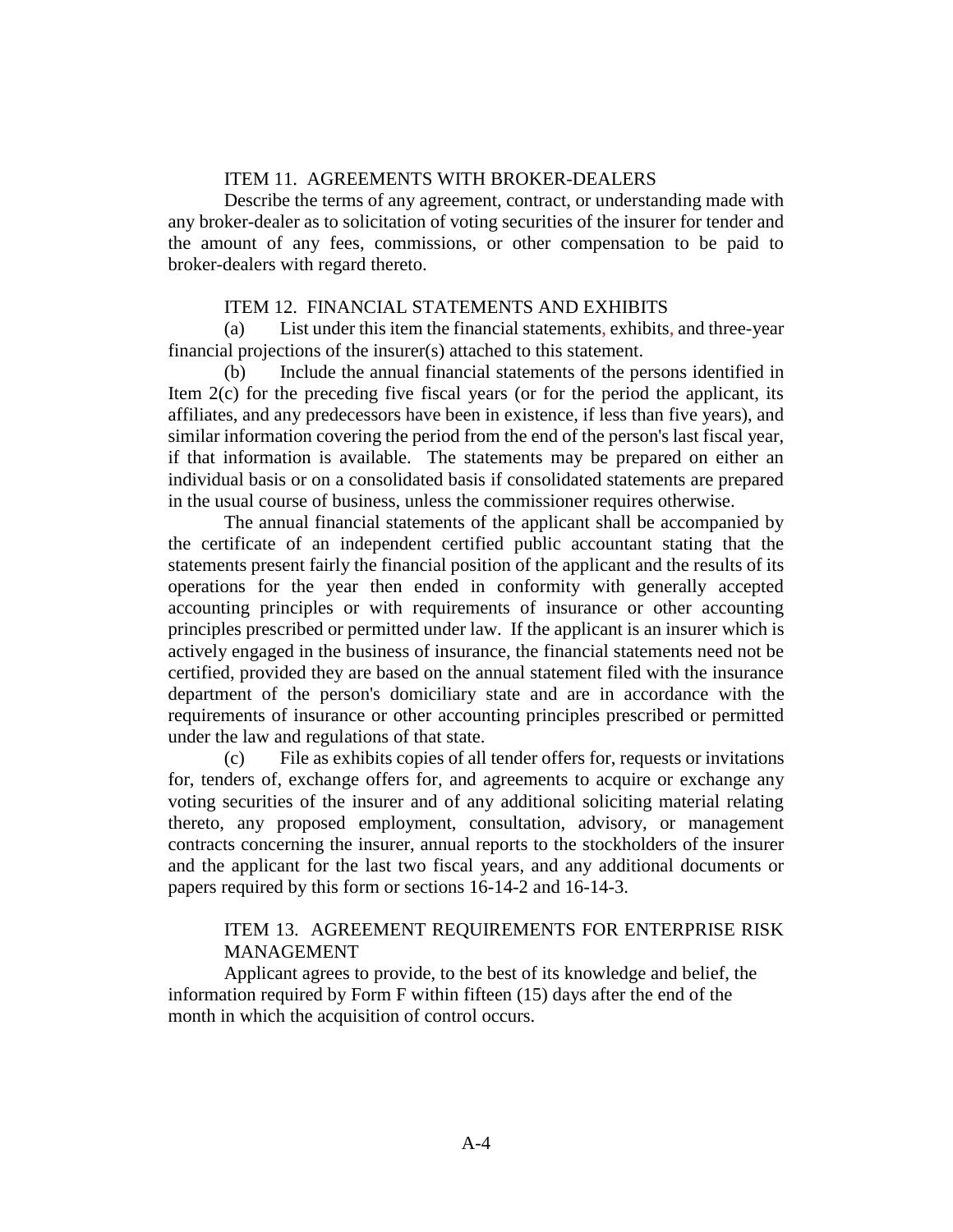### ITEM 14. SIGNATURE AND CERTIFICATION Signature and certification required as follows: SIGNATURE

Pursuant to the requirements of section 431:11-105, HRS, the Registrant has caused this summary of registration statement to be duly signed on its behalf in the City of , State of on this day of  $\frac{1}{20}$ , 20  $\frac{1}{20}$ 

(SEAL)

Name of Registrant

By

Gordon I. Ito Insurance Commissioner

Attest:

(Signature of Officer) (Title)

Attest:

(Signature of Officer) (Title)

#### **CERTIFICATION**

I have duly executed the attached annual registration statement dated , 20 , for and on behalf of (name of applicant) ; I am the (title of officer) of (name of applicant), and I am authorized to execute and file this annual registration statement. I am familiar with this annual registration statement and the contents thereof, and the facts set forth therein are true to the best of my knowledge, information, and belief.

(Signature)

(Type or print name)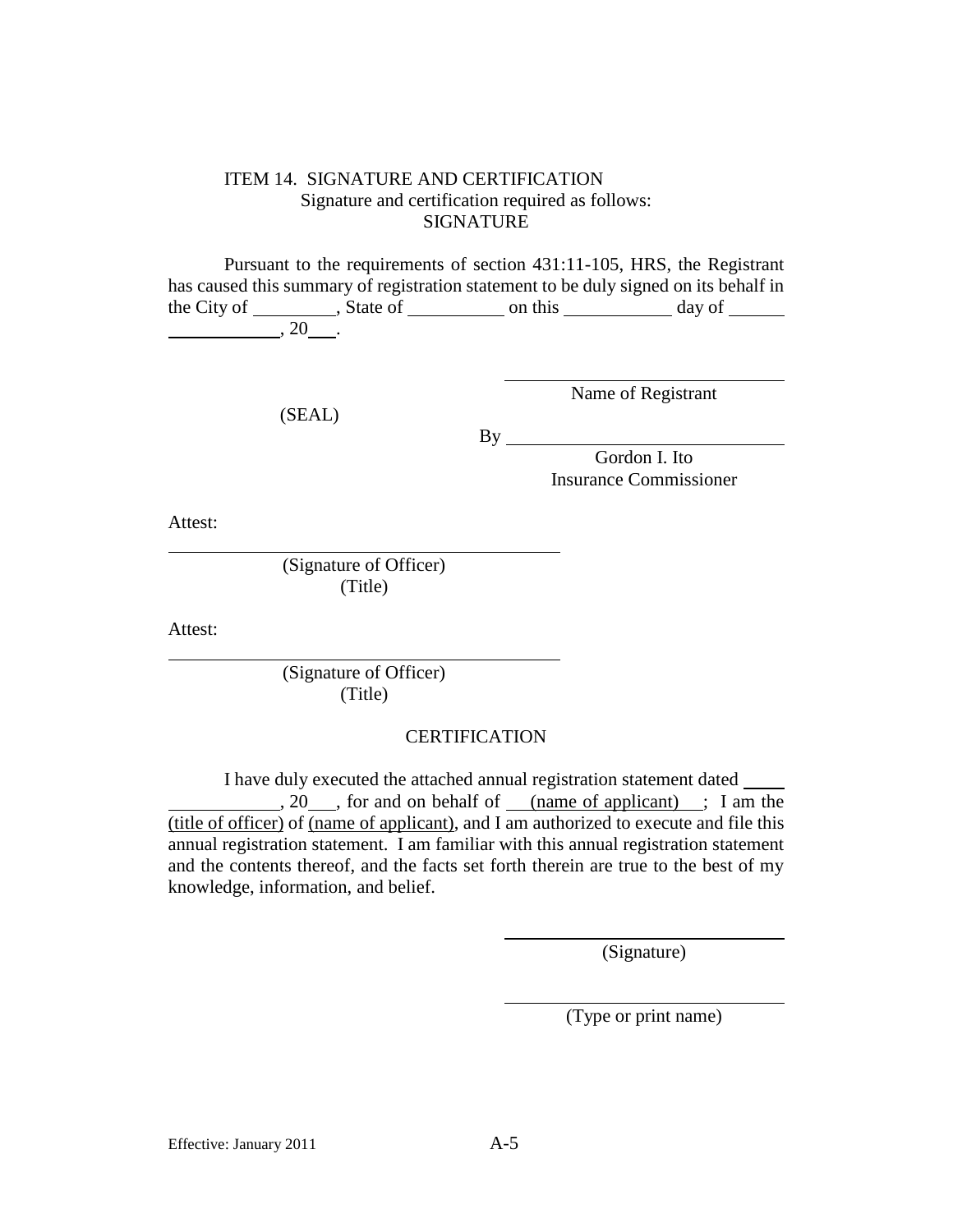#### FORM B

### INSURANCE HOLDING COMPANY SYSTEM ANNUAL REGISTRATION STATEMENT

Filed with the Insurance Commissioner of the State of Hawaii By

> \_\_\_\_\_\_\_\_\_\_\_\_\_\_\_\_\_\_\_\_\_\_\_\_\_ (Name of Registrant)

On Behalf of Following Insurance Companies:

Name Address

.

Date:  $, 20$ 

Name, title, address, and telephone number of the individual to whom notices and correspondence concerning this statement should be addressed:

#### ITEM 1. IDENTITY AND CONTROL OF REGISTRANT

Furnish the exact name of each insurer registering or being registered (hereinafter called the "Registrant"), the home office address and principal executive offices of each; the date on which each Registrant became part of the insurance holding company system; and the method(s) by which control of each Registrant was acquired and is maintained.

#### ITEM 2. ORGANIZATIONAL CHART

Furnish a chart or listing clearly presenting the identities of and interrelationships among all affiliated persons within the insurance holding company system. The chart or listing should show the percentage of each class of voting securities of each affiliate which is owned, directly or indirectly, by another affiliate. If control of any person within the system is maintained other than by the ownership or control of voting securities, indicate the basis of control. As to each person specified in the chart or listing, indicate the type of organization (e.g., corporation, trust, partnership) and the state or other jurisdiction of domicile.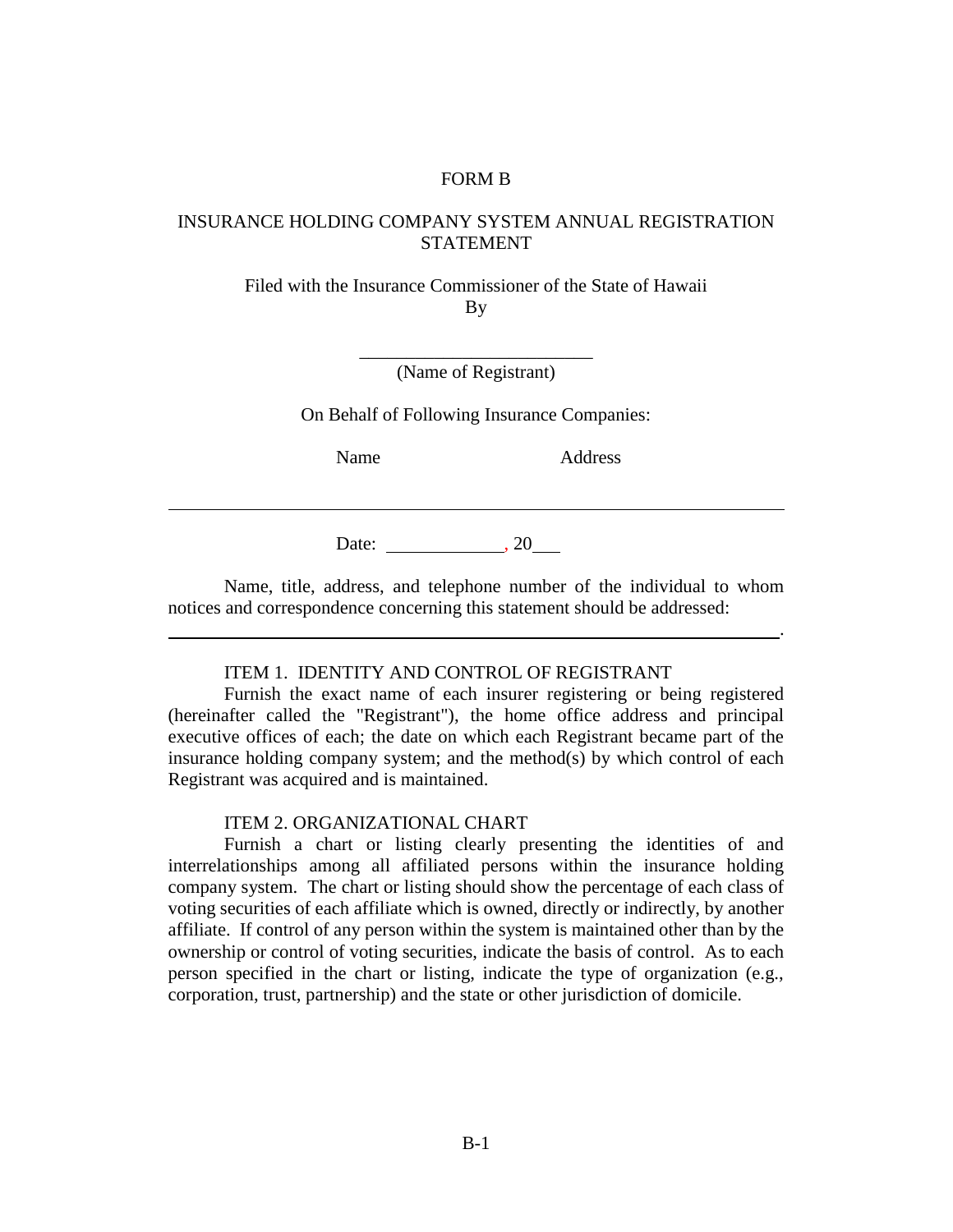### ITEM 3. THE ULTIMATE CONTROLLING PERSON

As to the ultimate controlling person in the insurance holding company system, furnish the following information:

- (1) Name;
- (2) Home office address;
- (3) Principal executive office address;
- (4) The organizational structure of the person, i.e., corporation, partnership, individual, trust, etc.;
- (5) The principal business of the person;
- (6) The name and address of any person who holds or owns ten per cent or more of any class of voting security, the class of the security, the number of shares held of record or known to be beneficially owned, and the percentage of the class held or owned; and
- (7) If court proceedings involving a reorganization or liquidation are pending, indicate the title and location of the court, the nature of proceedings, and the date when the proceedings commenced.

# ITEM 4. BIOGRAPHICAL INFORMATION

If the ultimate controlling person is a corporation, an organization, a limited liability company, or other legal entity, for each of the directors and executive officers of the ultimate controlling person, state the individual's name, address, principal occupation, all offices and positions held during the past five years, and any conviction of a crime other than minor traffic violations. If the ultimate controlling person is an individual, state the individual's name, address, principal occupation, all offices and positions held during the past five years, and any conviction of crimes other than minor traffic violations.

### ITEM 5. TRANSACTIONS AND AGREEMENTS

Briefly describe the following agreements and transactions currently outstanding or which have occurred during the last calendar year between the Registrant and its affiliates:

- (1) Loans, other investments, or purchases, sales, or exchanges of securities of the affiliates by the Registrant or of the Registrant by its affiliates;
- (2) Purchases, sales, or exchanges of assets;
- (3) Transactions not in the ordinary course of business;
- (4) Guarantees or undertakings for the benefit of an affiliate which result in an actual or contingent exposure of the Registrant's assets to liability, other than insurance contracts entered into in the ordinary course of the Registrant's business;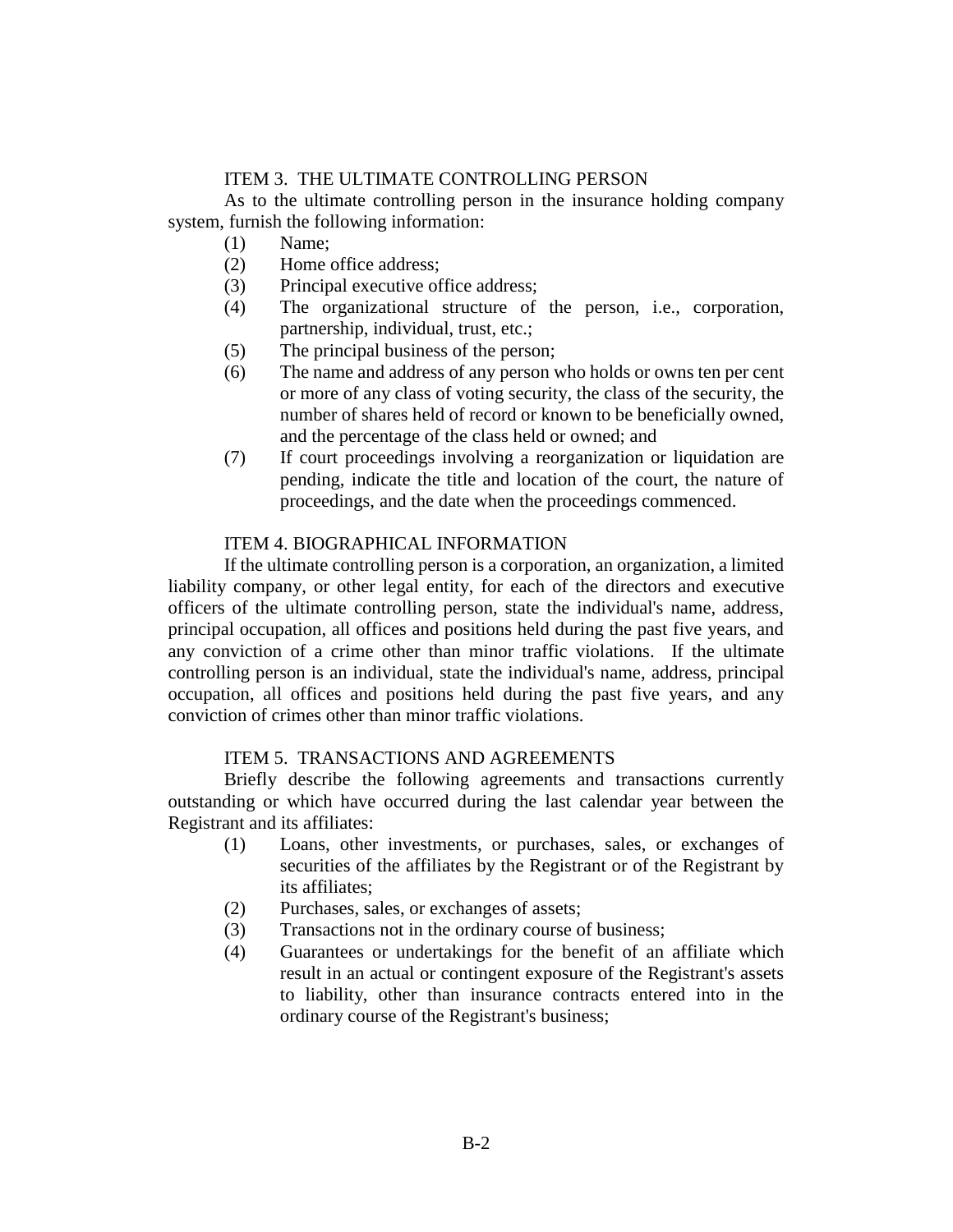- (5) All management agreements, service contracts, and cost-sharing arrangements;
- (6) Reinsurance agreements;
- (7) Dividends and other distributions to shareholders;
- (8) Consolidated tax allocation agreements; and
- (9) Any pledge of the Registrant's stock or of the stock of any subsidiary or controlling affiliate for a loan made to any member of the insurance holding company system.

No information need be disclosed if the information is not material for purposes of section 431:11-105, HRS. As to any sales, purchases, exchanges, loans or extensions of credit, investments, or guarantees involving one-half of one percent or less of the Registrant's admitted assets as of December 31 next preceding, the Registrant shall submit a sufficiently detailed description to permit the commissioner to evaluate the materiality of the transaction. The description shall include at least the following:

- (1) The nature and purpose of the transaction;
- (2) The nature and amounts of any payments or transfers of assets between the parties;
- (3) The identity of all parties to the transaction; and
- (4) The relationship of the affiliated parties to the Registrant.

The commissioner may request additional information at the commissioner's discretion. If the commissioner determines that a transaction is material, the commissioner shall notify the Registrant who shall file an Amendment to the registration statement pursuant to section 16-14-6(c), within thirty days from the date of the commissioner's notice, setting forth the required information about the transaction.

### ITEM 6. LITIGATION OR ADMINISTRATIVE PROCEEDINGS

Briefly describe any litigation or administrative proceedings of the following types, either pending or concluded within the preceding fiscal year, to which the ultimate controlling person or any of its directors or executive officers was a party or of which the property of any such person is or was the subject, giving the names of the parties and the court or agency in which the litigation or proceeding is or was pending:

- (1) Criminal prosecutions or administrative proceedings by any government agency or authority which may be relevant to the trustworthiness of any party to the litigation or proceeding; and
- (2) Proceedings which may have a material effect upon the solvency or capital structure of the ultimate controlling person, including but not limited to bankruptcy, receivership, or other corporate reorganizations.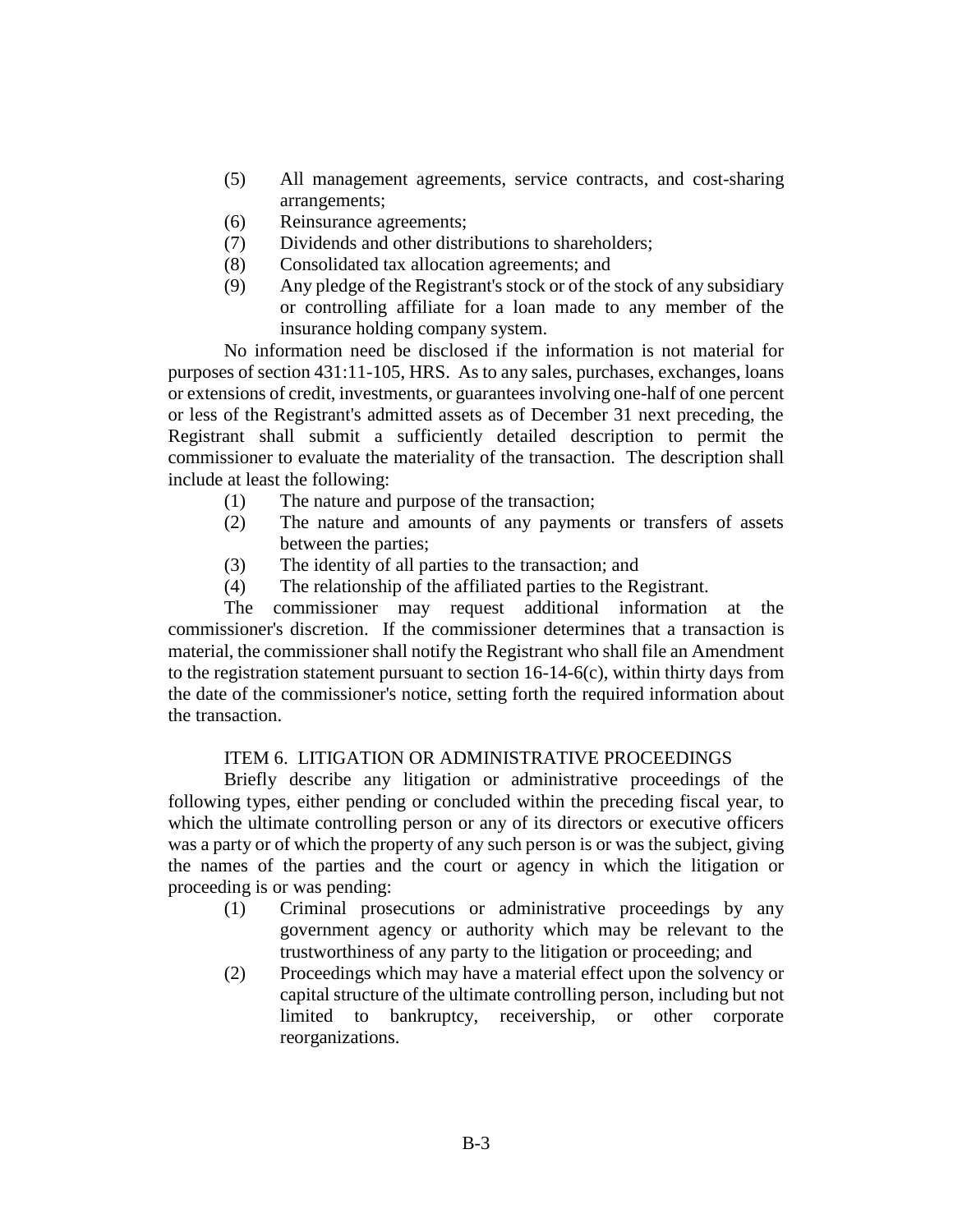### ITEM 7. STATEMENT REGARDING PLAN OR SERIES OF TRANSACTIONS

Furnish a statement that transactions entered into since the filing of the prior year's annual registration statement are not part of a plan or series of like transactions whose purpose is to avoid statutory threshold amounts and the review that might otherwise occur.

### ITEM 8. FINANCIAL STATEMENTS AND EXHIBITS

(a) List under this item the financial statements and exhibits attached to this registration statement.

(b) If the ultimate controlling person is a corporation, an organization, a limited liability company, or other legal entity, the financial statements shall include the annual financial statements of the ultimate controlling person in the insurance holding company system as of the end of the person's latest fiscal year.

If at the time of the initial registration, the annual financial statements for the latest fiscal year are not available, annual statements for the previous fiscal year may be filed, along with similar financial information for subsequent periods to the extent the information is available. The financial statements may be prepared on either an individual basis or on a consolidated basis if consolidated statements are prepared in the usual course of business, unless the commissioner requires otherwise.

In addition, such financial statement shall be filed in a standard form and format adopted by the National Association of Insurance Commissioners, unless an alternative form is adopted by the Commissioner. Documentation and financial statements filed with the Securities and Exchange Commission or audited generally accepted accounting principles shall be deemed to be an appropriate form and format.

Unless the commissioner permits otherwise, the annual financial statements shall be accompanied by the certificate of an independent public accountant stating that the statements present fairly the financial position of the ultimate controlling person and the results of its operations for the year then ended in conformity with generally accepted accounting principles or with requirements of insurance or other accounting principles prescribed or permitted under law. If the ultimate controlling person is an insurer which is actively engaged in the business of insurance, the annual financial statements need not be certified, provided they are based on the annual statement of the insurer's domiciliary state and are in accordance with requirements of insurance or other accounting principles prescribed or permitted under the law and regulations of that state.

Any ultimate controlling person who is an individual may file personal financial statements that are reviewed rather than audited by an independent public accountant. The review shall be conducted in accordance with standards for review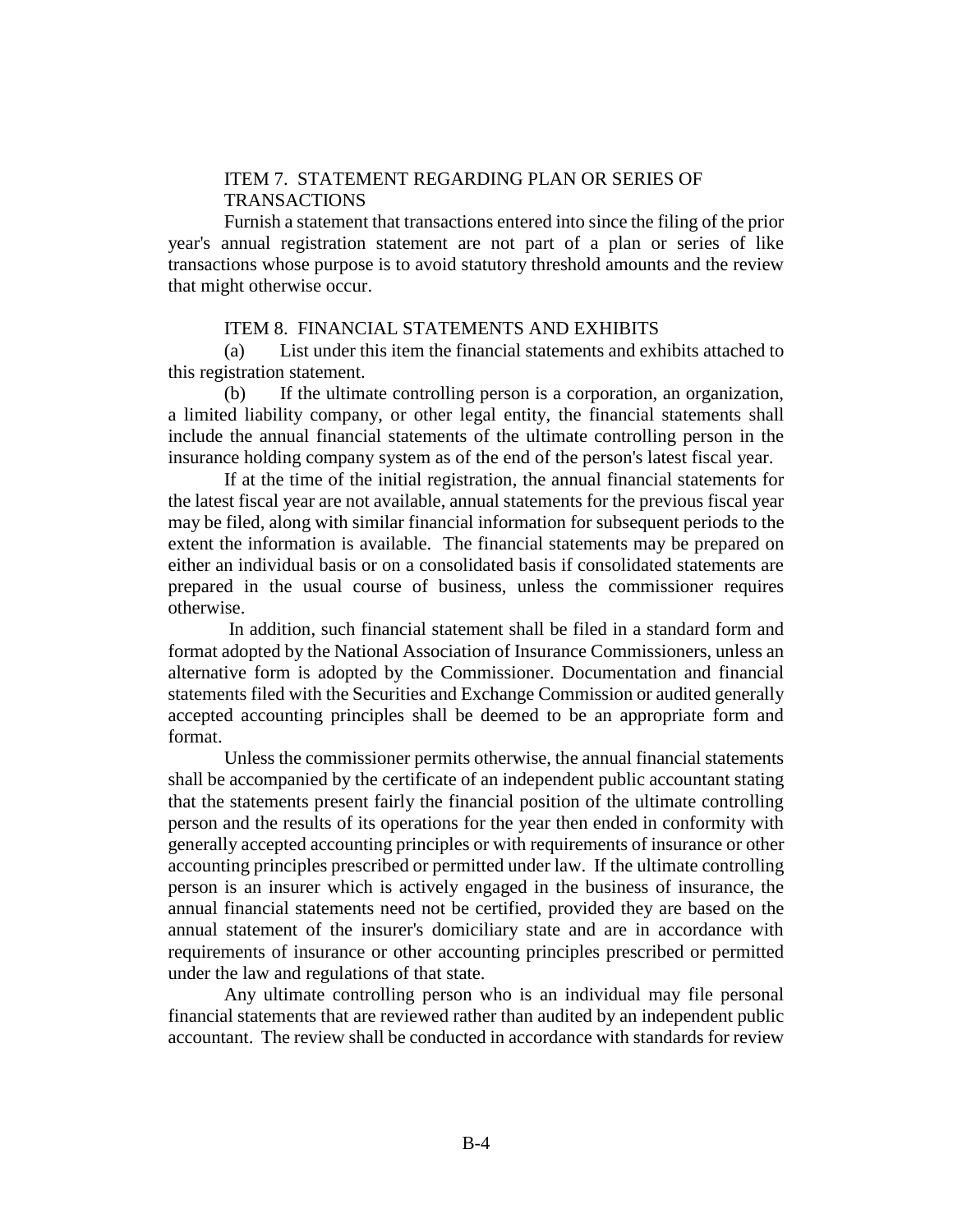of personal financial statements published in the Personal Financial Statements Guide by the American Institute of Certified Public Accountants. Personal financial statements shall be accompanied by the independent public accountant's Standard Review Report stating that the accountant is not aware of any material modifications that should be made to the financial statements in order for the statements to conform with United States generally accepted accounting principles.

(c) Exhibits shall include copies of the latest annual reports to shareholders of the ultimate controlling person and proxy material used by the ultimate controlling person; and any additional documents or papers required by this form or sections 16-14-2 and 16-14-3.

#### ITEM 9. FORM C REQUIRED

Form C, Summary of Changes to Registration Statement, shall be prepared and filed with this form.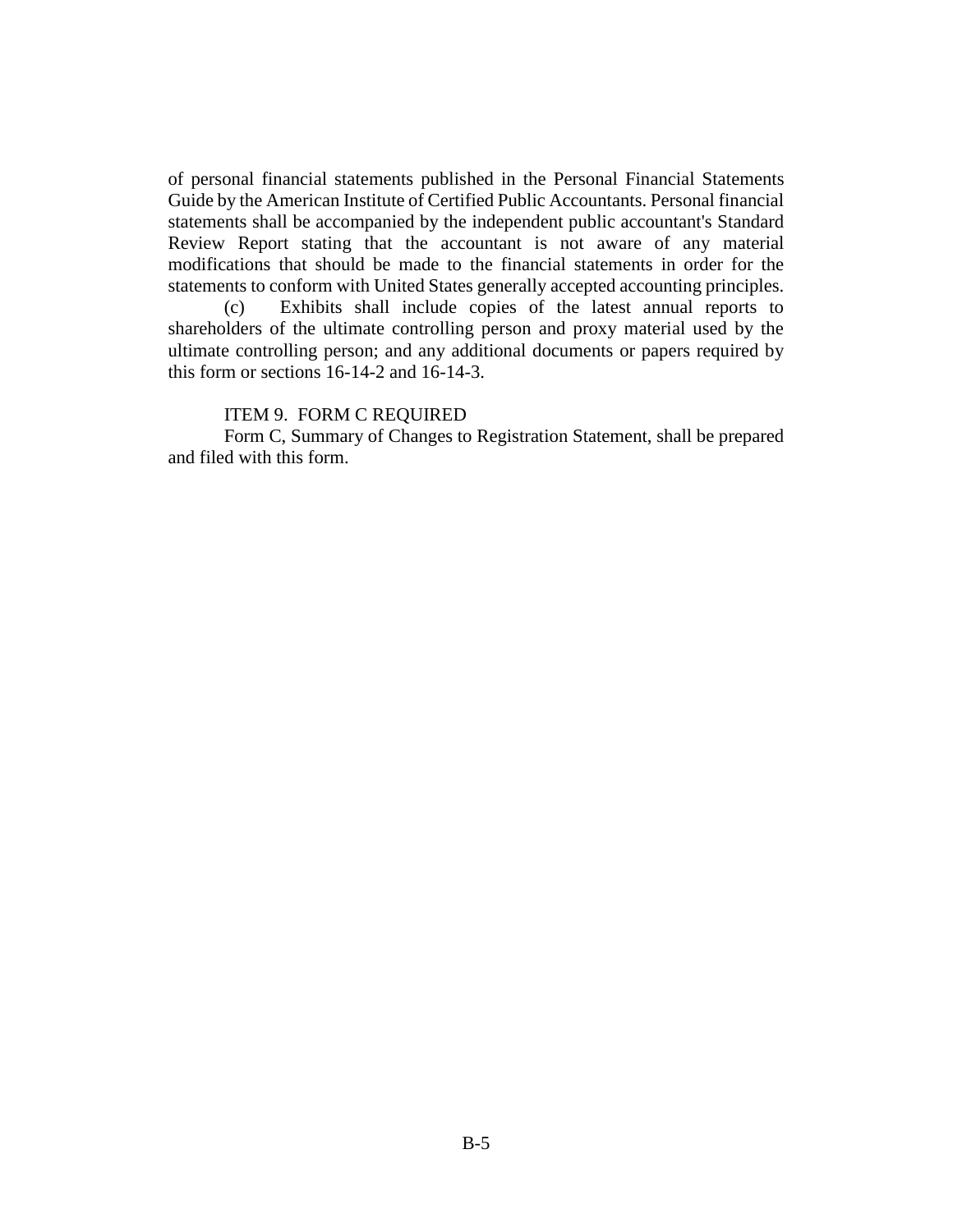### ITEM 10. SIGNATURE AND CERTIFICATION Signature and certification required as follows: SIGNATURE

Pursuant to the requirements of section 431:11-105, HRS, the Registrant has caused this annual registration statement to be duly signed on its behalf in the City of State of State of City of Assembly on this City of Assembly on this City of Assembly on this City of Assembly on this City of Assembly on this City of Assembly on this City of Assembly on this City of Assembly of A  $, 20$   $, 20$ 

(SEAL)

Name of Applicant

By

(Name)(Title)

Attest:

(Signature of Officer) (Title)

# **CERTIFICATION**

I have duly executed the attached annual registration statement dated , 20 , for and on behalf of (name of applicant) ; I am the (title of officer) of (name of applicant), and I am authorized to execute and file this annual registration statement. I am familiar with this annual registration statement and the contents thereof, and the facts set forth therein are true to the best of my knowledge, information, and belief.

(Signature)

(Type or print name)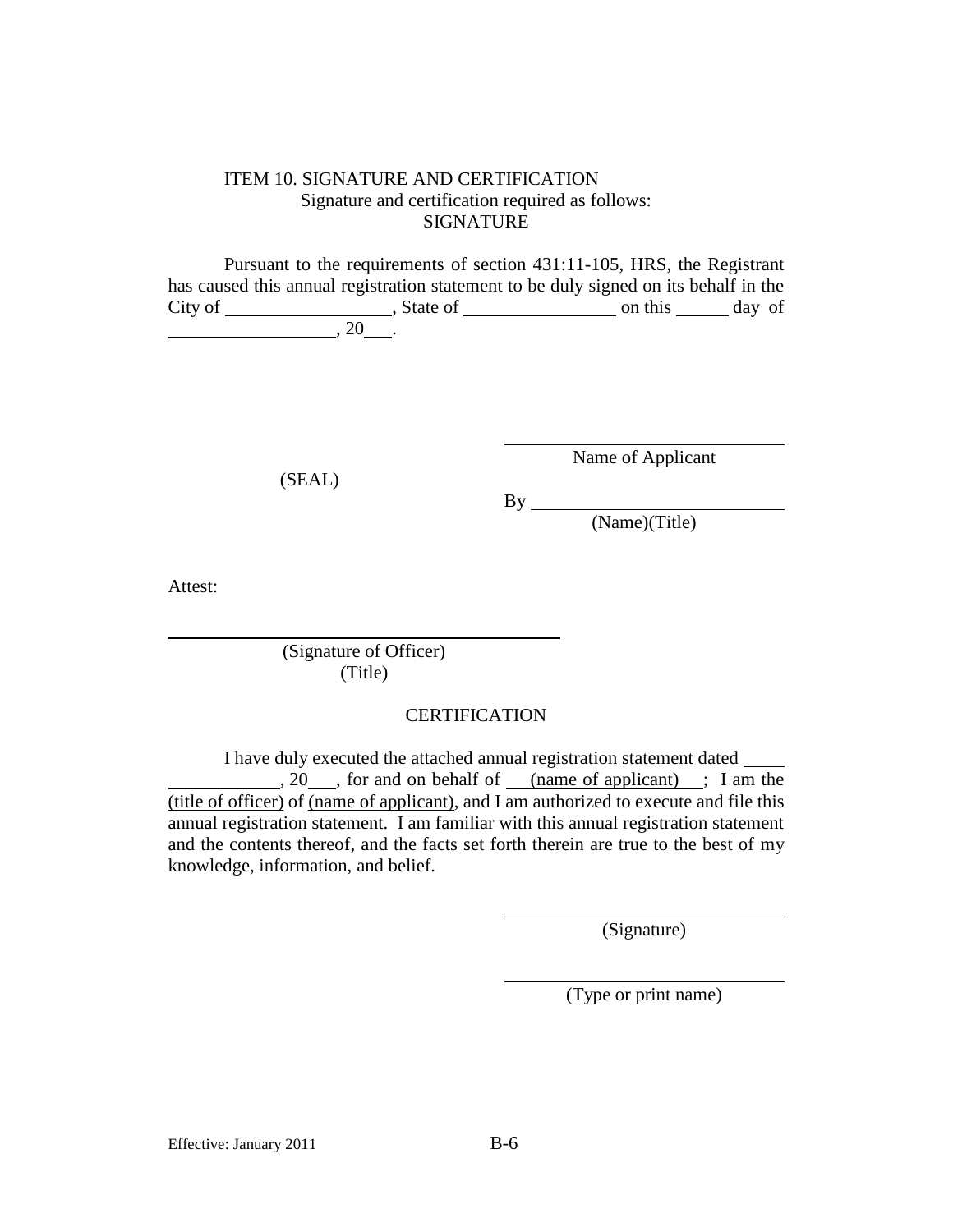#### FORM C

#### SUMMARY OF CHANGES TO REGISTRATION STATEMENT

Filed with the Insurance Commissioner of the State of Hawaii By

> \_\_\_\_\_\_\_\_\_\_\_\_\_\_\_\_\_\_\_\_\_\_\_\_\_\_\_\_\_\_\_\_ (Name of Registrant)

On Behalf of Following Insurance Companies

Name Address

.

Date: , 20

Name, title, address, and telephone number of the individual to whom notices and correspondence concerning this statement should be addressed:

Furnish a brief description of all items in the current annual registration statement which represent changes from the prior year's annual registration statement. Include specific references to the item numbers in the annual registration statement and to the terms contained therein, and make the description sufficiently detailed to permit proper evaluation by the commissioner.

Changes occurring under item 2 of Form B relating to changes in the percentage of each class of voting securities held by each affiliate need only be included where the changes result in ownership or holdings of ten per cent or more of voting securities, loss or transfer of control, or acquisition or loss of partnership interest.

Changes occurring under Item 4 of Form B need only be included where:

- (1) An individual is, for the first time, made a director or executive officer of the ultimate controlling person;
- (2) A director or executive officer terminates responsibilities with the ultimate controlling person; or
- (3) An individual is named president of the ultimate controlling person.

If a transaction disclosed on the prior year's annual registration statement has been changed, include a description of the nature of the change. If a transaction disclosed on the prior year's annual registration statement has been effectuated, furnish the mode of completion and any flow of funds between affiliates resulting from the transaction.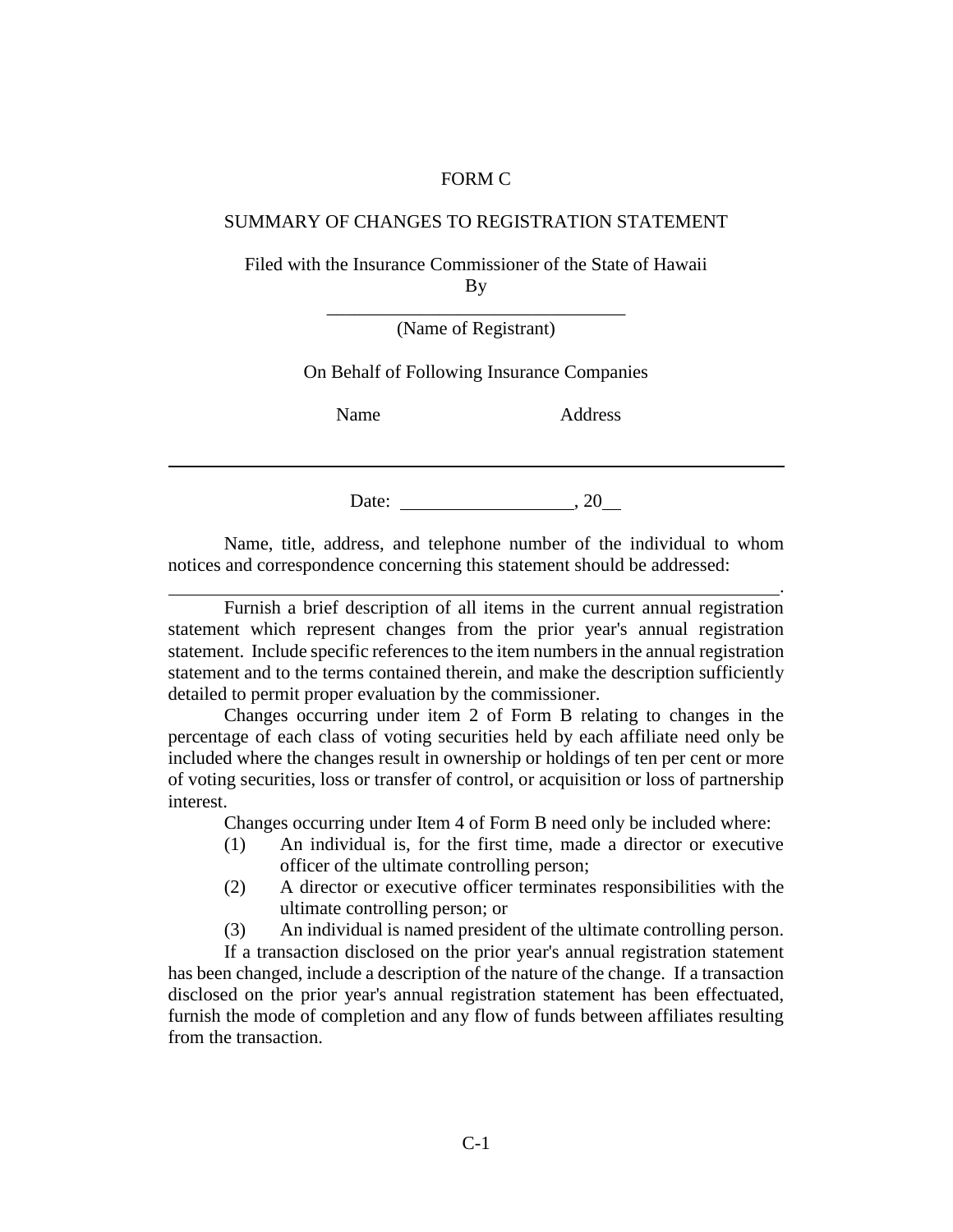Furnish a statement that transactions entered into since the filing of the prior year's annual registration statement are not part of a plan or series of like transactions whose purpose is to avoid statutory threshold amounts and the review that might otherwise occur.

#### SIGNATURE AND CERTIFICATION

### Signature and certification required as follows: SIGNATURE

Pursuant to the requirements of section 431:11-105, HRS, the Registrant has caused this summary of registration statement to be duly signed on its behalf in the City of the City of state of on this day of  $, 20$   $, 20$ 

(SEAL)

Name of Registrant

By

(Name)(Title)

Attest:

(Signature of Officer) (Title)

#### **CERTIFICATION**

I have duly executed the attached summary of registration statement dated , 20 , for and on behalf of (name of registrant) . I am the (title of officer) of (name of registrant) , and I am authorized to execute and file this summary of registration statement. I am familiar with this summary of registration statement and the contents thereof, and the facts set forth therein are true to the best of my knowledge, information, and belief.

(Signature)

(Type or print name)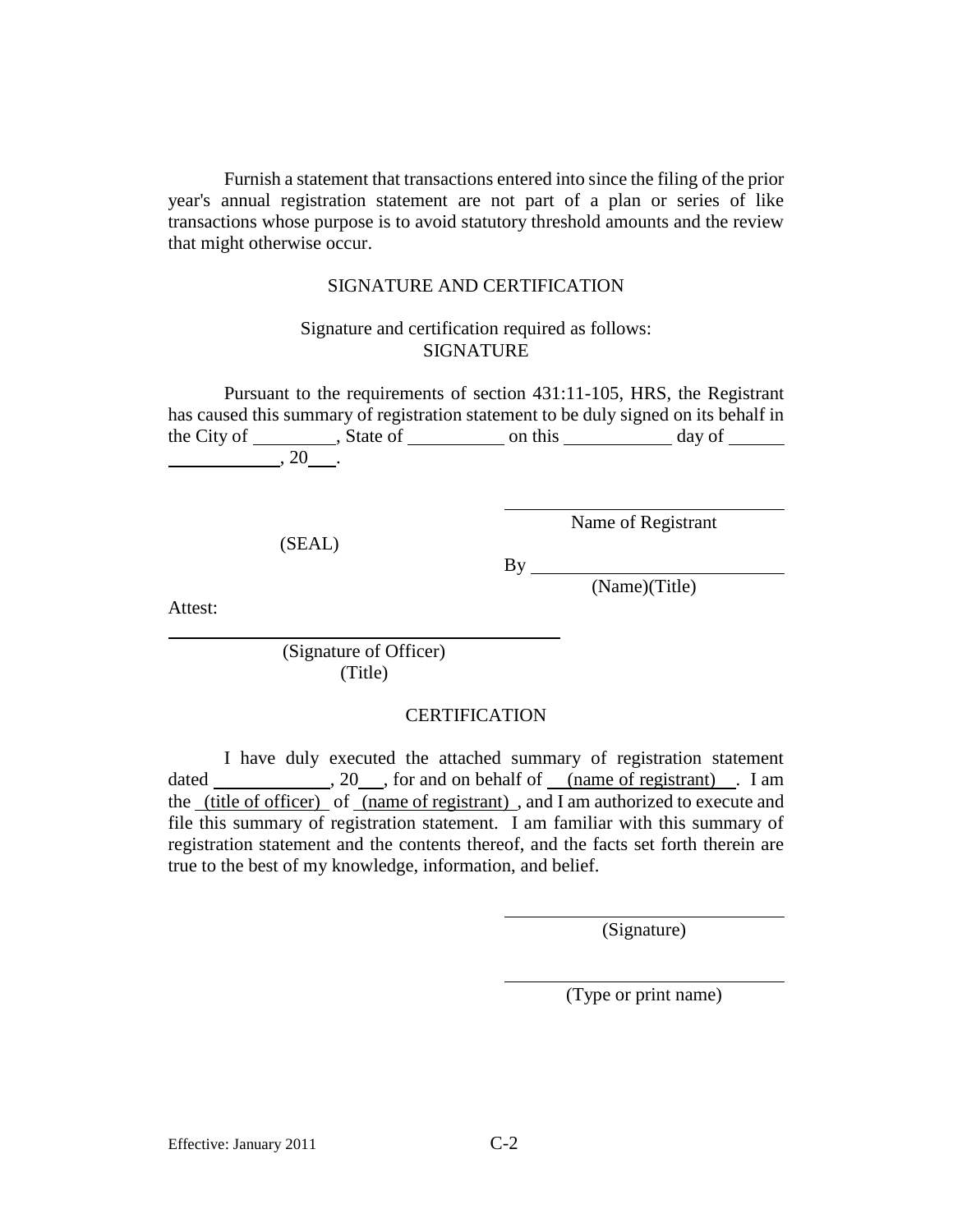#### FORM D

### PRIOR NOTICE OF A TRANSACTION

Filed with the Insurance Commissioner of the State of Hawaii By

> \_\_\_\_\_\_\_\_\_\_\_\_\_\_\_\_\_\_\_\_\_\_\_\_\_\_\_\_ (Name of Registrant)

On Behalf of Following Insurance Companies

Name Address

.

Date:  $, 20$ 

Name, title, address, and telephone number of the individual to whom notices and correspondence concerning this statement should be addressed:

### ITEM 1. IDENTITY OF PARTIES TO TRANSACTION

Furnish the following information for each of the parties to the transaction:

- (1) Name;
- (2) Home office address;
- (3) Principal executive office address;
- (4) The organizational structure, i.e. corporation, partnership, individual, trust, etc.;
- (5) A description of the nature of the parties' business operations;
- (6) Relationship, if any, of other parties to the transaction to the insurer filing the notice, including any ownership or debtor/creditor interest by any other parties to the transaction in the insurer seeking approval, or by the insurer filing the notice in the affiliated parties; and
- (7) Where the transaction is with a non-affiliate, the name of any affiliate which will receive, in whole or in substantial part, the proceeds of the transaction.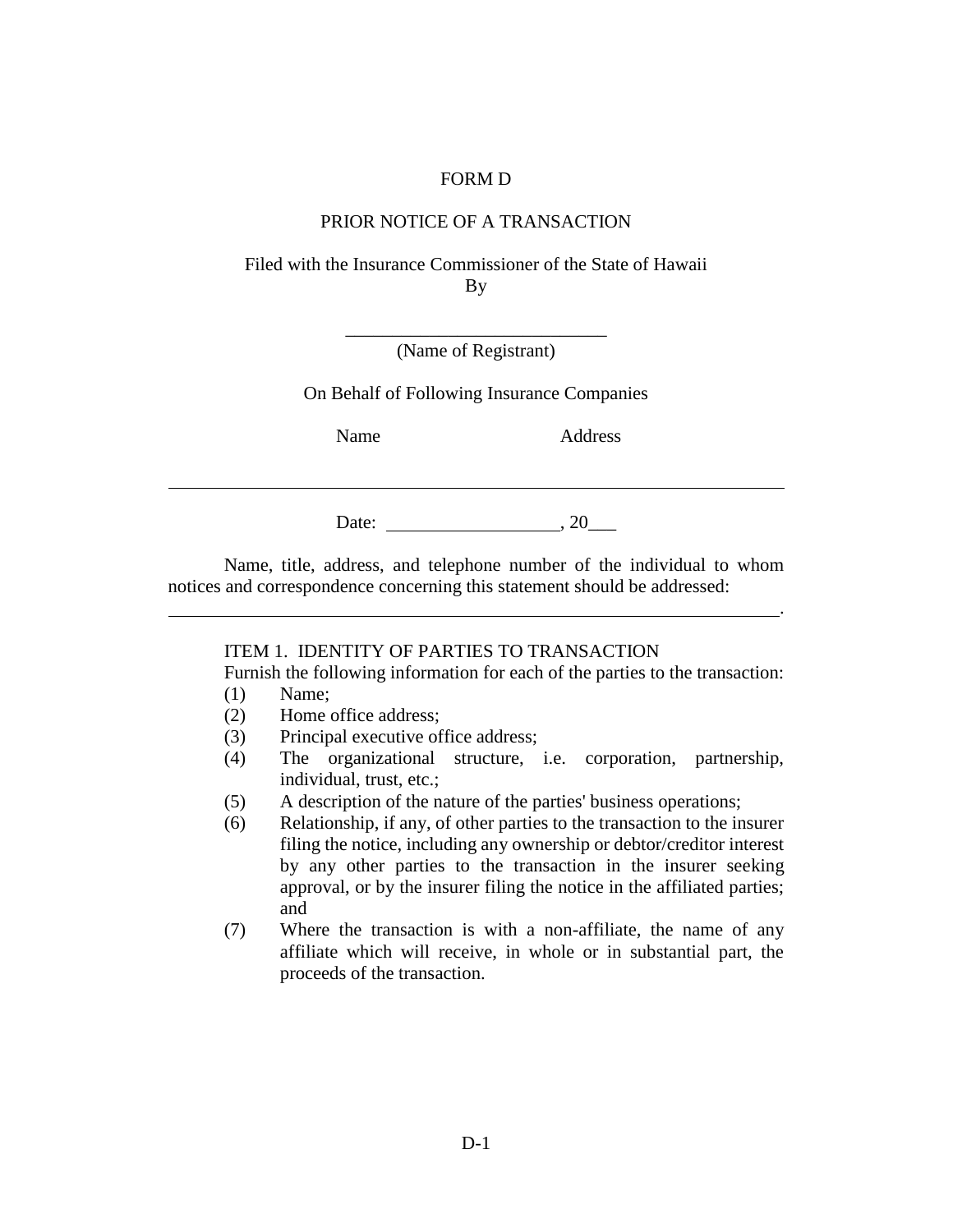### ITEM 2. DESCRIPTION OF THE TRANSACTION

Furnish the following information for each transaction for which notice is being given:

- (1) A statement as to whether notice is being given under section 431:11-106(a)(2)(A), (B), (C), (D), (E), (F) or (G), HRS;
- (2) A statement of the nature of the transaction;
- (3) A statement of how the transaction meets the 'fair and reasonable' standard of section  $431:11-106(a)(1)(A)$ , HRS; and
- (4) The proposed effective date of the transaction.

### ITEM 3. SALES, PURCHASES, EXCHANGES, LOANS, EXTENSIONS OF CREDIT, GUARANTEES, OR INVESTMENTS Furnish a brief description of:

- (1) The amount and source of funds, securities, property, or other consideration for the sale, purchase, exchange, loan, extension of credit, guarantee, or investment, and whether any provision exists for purchase by the insurer filing notice, by any party to the transaction, or by any affiliate of the insurer filing notice;
- (2) The terms of any securities being received, if any; and
- (3) Any other agreements relating to the transaction such as contracts or agreements for services or consulting agreements.

If the transaction involves other than cash, furnish a description of the consideration, its cost, and its fair market value, together with an explanation of the basis for valuation.

If the transaction involves a loan, extension of credit, or guarantee, furnish a description of the maximum amount which the insurer will be obligated to make available under the loan, extension of credit, or guarantee, the date on which the credit or guarantee will terminate, and any provisions for the accrual or deferral of interest.

If the transaction involves an investment, guarantee, or other arrangement, state the time period during which the investment, guarantee, or other arrangement will remain in effect, together with any provisions for extension or renewal of the investment, guarantee, or arrangement. Furnish a brief statement as to the effect of the transaction upon the insurer's surplus.

No notice need be given if the maximum amount which can at any time be outstanding or for which the insurer can be legally obligated under the loan, extension of credit, or guarantee is less than:

(a) In the case of non-life insurers, the lesser of three per cent of the insurer's admitted assets or twenty five per cent of surplus as regards policyholders as of the December 31 next preceding; or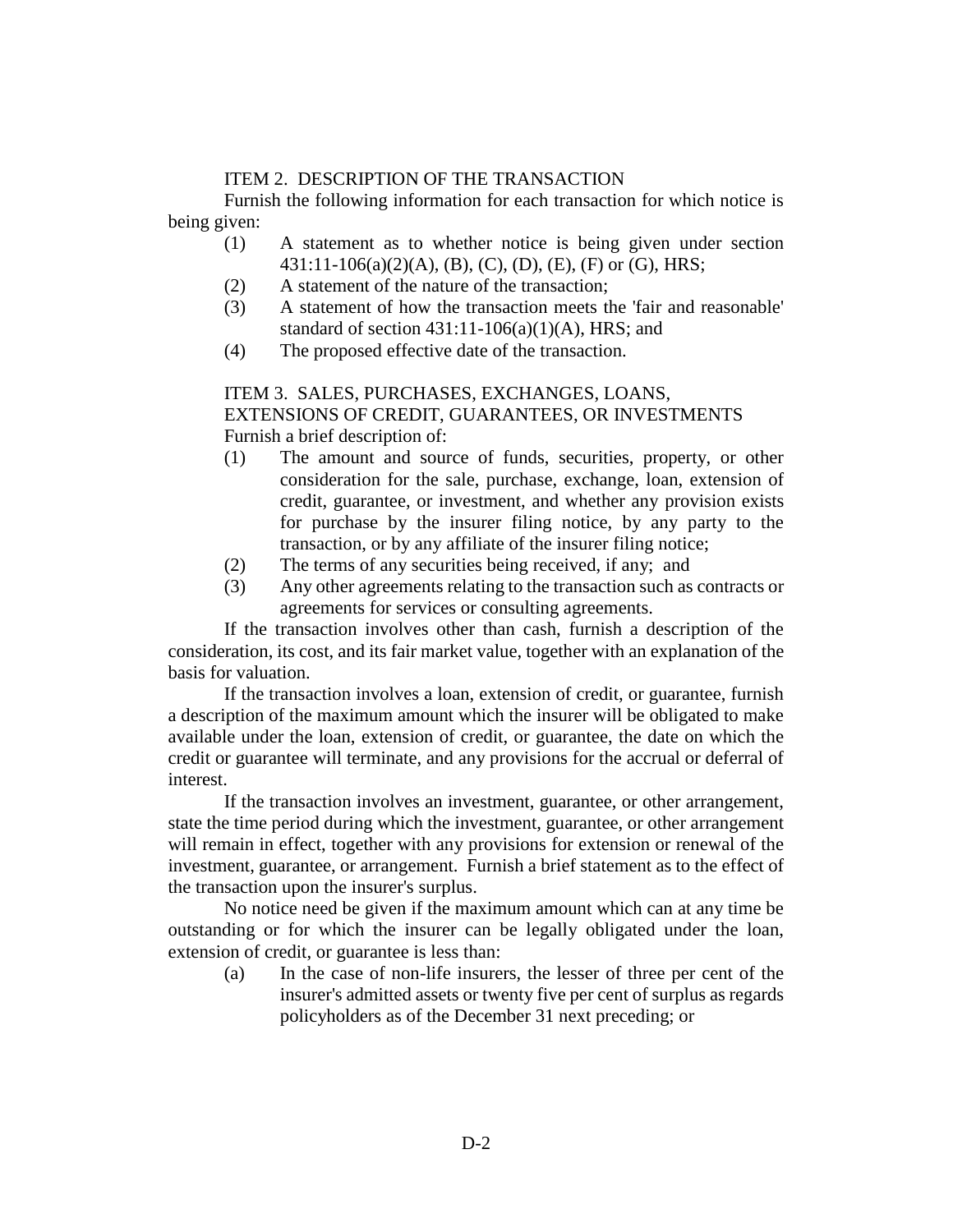(b) In the case of life insurers, three per cent of the insurer's admitted assets as of the December 31 next preceding.

### ITEM 4. LOANS OR EXTENSIONS OF CREDIT TO A NON-AFFILIATE

If the transaction involves a loan or extension of credit to any person who is not an affiliate, furnish a brief description of the agreement or understanding whereby the proceeds of the proposed transaction, in whole or in substantial part, are to be used to make loans or extensions of credit to, to purchase the assets of, or to make investments in, any affiliate of the insurer making the loans or extensions of credit, and specify in what manner the proceeds are to be used to make a loan to, extend credit to, purchase assets of, or make investments in any affiliate. Describe the amount and source of securities, property, or other consideration for the loan or extension of credit and, if the transaction involves consideration other than cash, a description of the cost and fair market value of the consideration, together with an explanation of the basis for valuation. Furnish a brief statement as to the effect of the transaction upon the insurer's surplus.

No notice need be given if the loan or extension of credit is one which equals less than, in the case of non-life insurers, the lesser of three per cent of the insurer's admitted assets or twenty five per cent of surplus as regards policyholders or, with respect to life insurers, three per cent of the insurer's admitted assets, each as of the December 31 next preceding.

#### ITEM 5. REINSURANCE

If the transaction is a reinsurance agreement or modification thereto, as described by section  $431:11-106(a)(2)(C)(ii)$ , HRS, or a reinsurance pooling agreement or modification thereto as described by  $431:11-106(a)(2)(C)(i)$ , furnish a description of the known or estimated amount of liability to be ceded or assumed in each calendar year, the period of time during which the agreement will be in effect, and a statement whether an agreement or understanding exists between the insurer and the non-affiliate that any portion of the assets constituting the consideration for the agreement will be transferred to one or more of the insurer's affiliates. Furnish a brief description of the consideration involved in the transaction and a brief statement of the effect of the transaction upon the insurer's surplus.

No notice need be given for reinsurance agreements or modifications thereto if the reinsurance premium or the change in the insurer's liabilities, or the projected reinsurance premium or change in the insurer's liabilities in any of the next three years, in connection with the reinsurance agreement is less than five per cent of the insurer's surplus as regards policyholders as of the December 31 next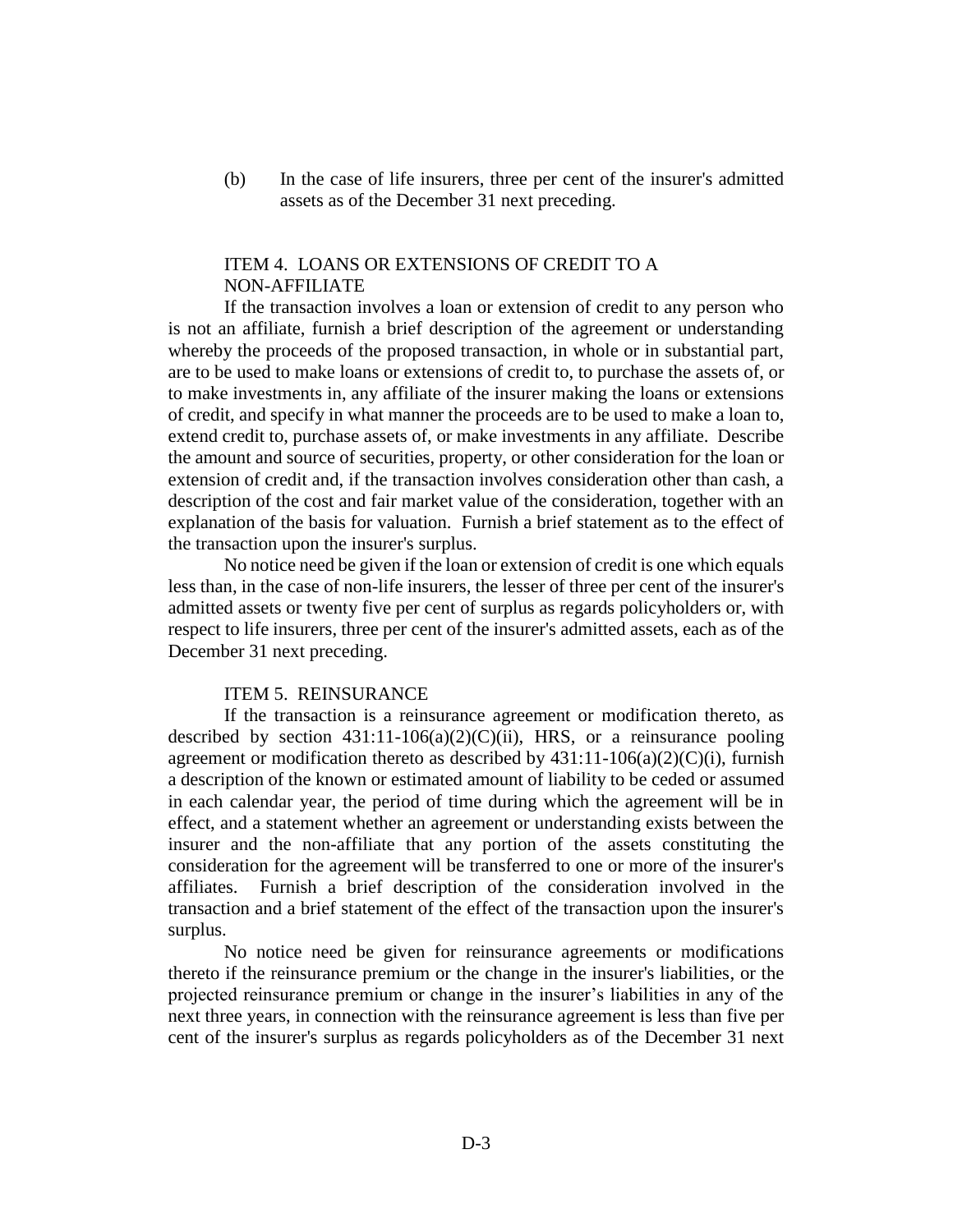preceding. Notice shall be given for all reinsurance pooling agreements including modifications thereto.

ITEM 6. MANAGEMENT AGREEMENTS, SERVICE AGREEMENTS, AND COST-SHARING ARRANGEMENTS For management and service agreements, furnish:

- (a) A brief description of the managerial responsibilities or services to be performed; and
- (b) A brief description of the agreement, including a statement of its duration, together with brief descriptions of the basis for compensation and the terms under which payment or compensation is to be made.

For cost-sharing arrangements, furnish:

- (a) A brief description of the purpose of the agreement;
- (b) A description of the period of time during which the agreement is to be in effect;
- (c) A brief description of each party's expenses or costs covered by the agreement;
- (d) A brief description of the accounting basis to be used in calculating each party's costs under the agreement;
- (e) A brief statement as to the effect of the transaction upon the insurer's policyholder surplus;
- (f) A statement regarding the cost allocation methods that specifies whether proposed charges are based on "cost or market." If market based, rationale for using market instead of cost, including justification for the company's determination that amounts are fair and reasonable; and
- (g) A statement regarding compliance with the National Association of Insurance Commissioners' Accounting Practices and Procedure Manual regarding expense allocation.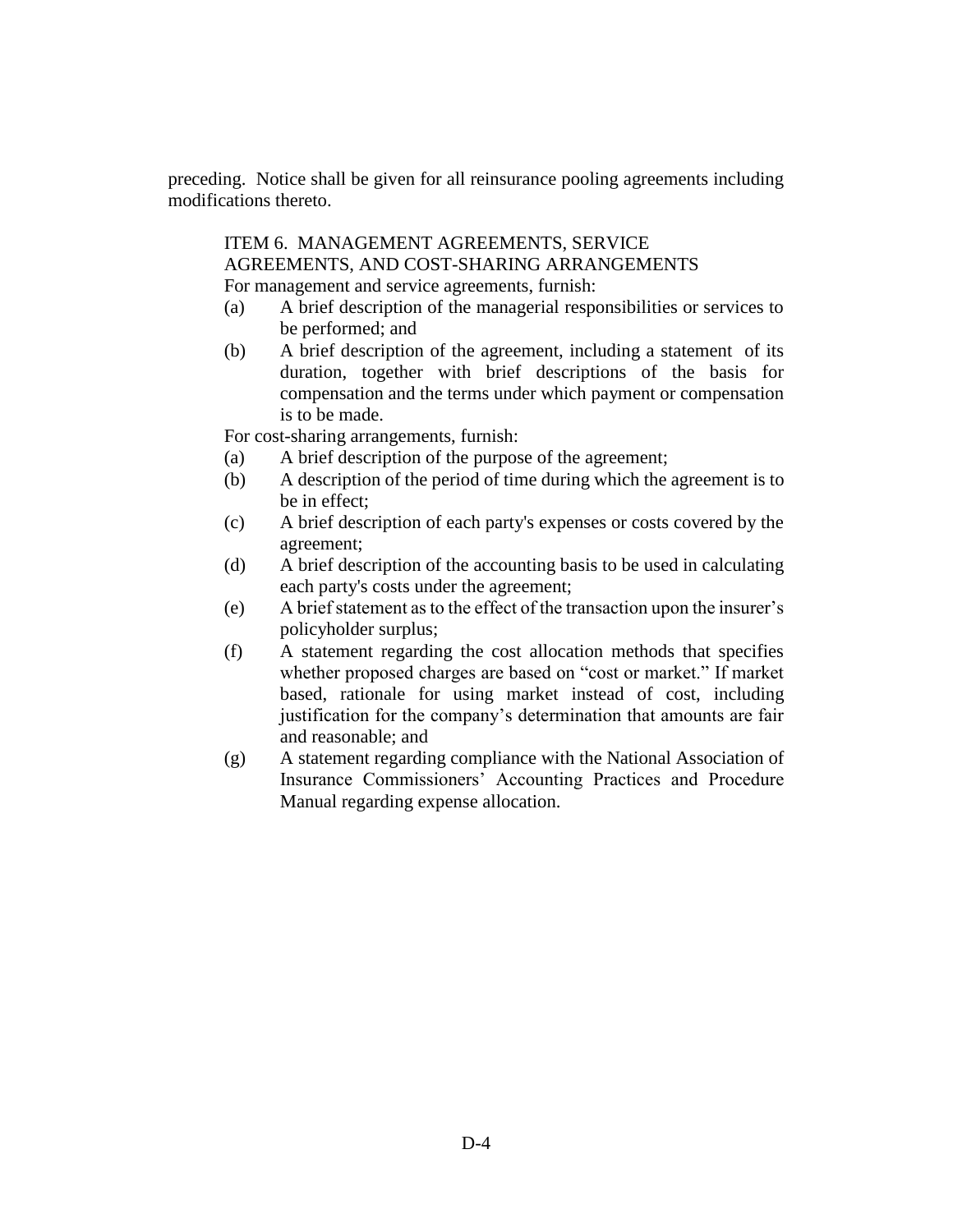#### ITEM 7. SIGNATURE AND CERTIFICATION

# Signature and certification are required as follows: SIGNATURE

Pursuant to the requirements of section 431:11-106, HRS, *came of* registrant) has caused this notice to be duly signed on its behalf in the City of and State of <u>contains on this contained</u> day of <u>containing</u> , 20 .

(SEAL)

Name of Applicant

By

(Name)(Title)

Attest:

(Signature of Officer) (Title)

### **CERTIFICATION**

I have duly executed the attached notice dated

, 20 , for and on behalf of <u>(name of applicant</u>); I am the (title of officer) of (name of applicant), and I am authorized to file the notice. I am familiar with the notice and the contents thereof, and the facts set forth therein are true to the best of my knowledge, information and belief.

(Signature)

(Type or print name)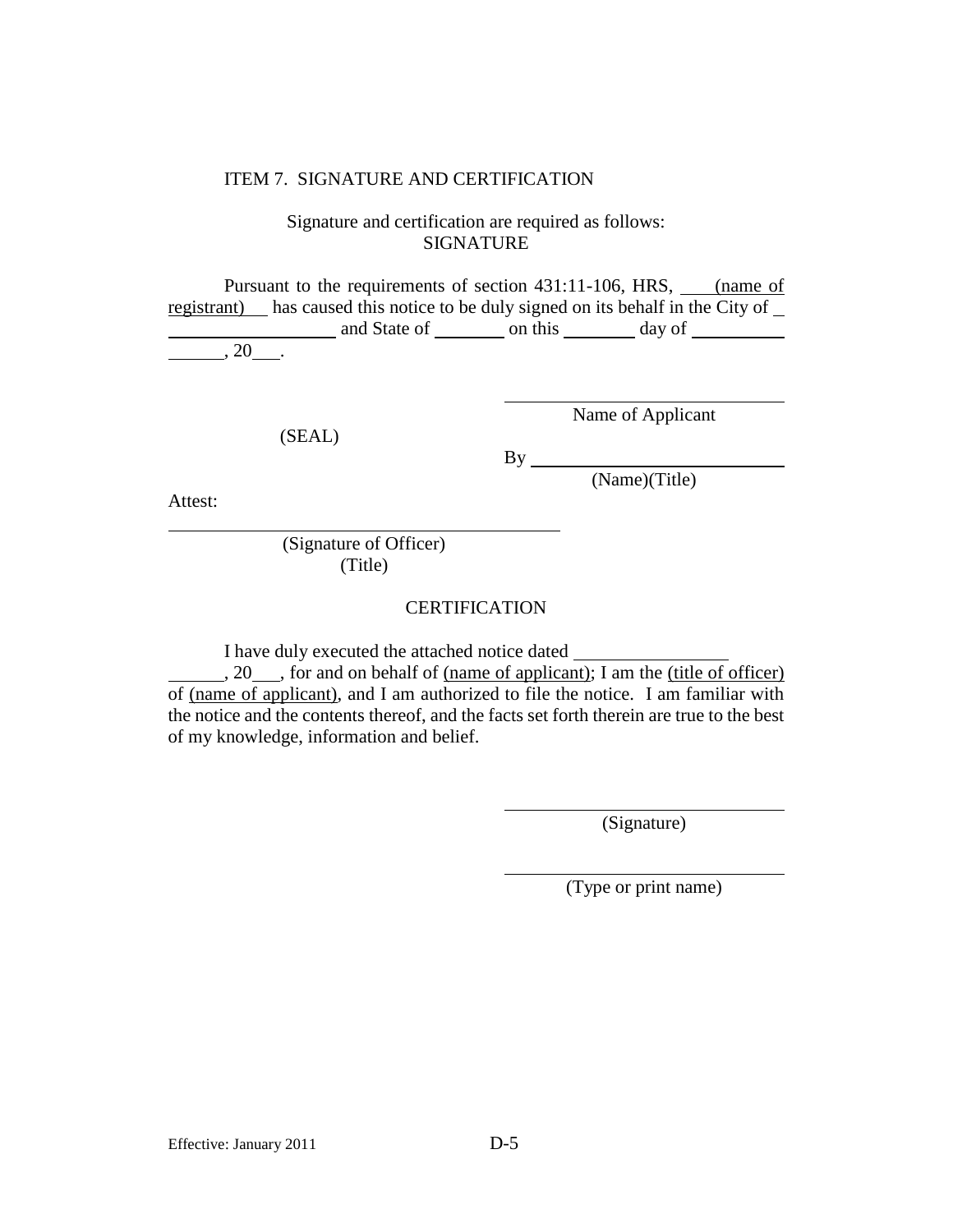#### FORM E

# PRE-ACQUISITION NOTIFICATION FORM REGARDING THE POTENTIAL COMPETITIVE IMPACT OF A PROPOSED MERGER OR ACQUISITION BY A NON-DOMICILIARY INSURER DOING BUSINESS IN THIS STATE OR BY A DOMESTIC INSURER

\_\_\_\_\_\_\_\_\_\_\_\_\_\_\_\_\_\_\_\_\_\_\_\_\_\_\_\_ (Name of Applicant)

\_\_\_\_\_\_\_\_\_\_\_\_\_\_\_\_\_\_\_\_\_\_\_\_\_\_\_\_\_\_\_\_\_\_\_\_\_\_\_\_\_\_\_\_\_\_\_\_\_\_\_ (Name of Other Person Involved in Merger or Acquisition)

Filed with the Insurance Commissioner of the State of Hawaii Dated: **Dated: Dated: Dates: Dates: Dates: Dates: Dates: Dates: Dates: Dates: Dates: Dates: Dates: Dates: Dates: Dates: Dates: Dates: Dates: Dates: Dates: Dates: Dates: Dates:** 

Name, title, address, and telephone number of individual to whom notices and correspondence concerning this statement should be addressed:

#### ITEM 1. NAME AND ADDRESS

State the names and addresses of the persons who hereby provide notice of their involvement in a pending acquisition or change in corporate control.

ITEM 2. NAME AND ADDRESSES OF AFFILIATED COMPANIES State the names and addresses of the persons affiliated with those listed in Item 1. Describe their affiliations.

ITEM 3. NATURE AND PURPOSE OF THE PROPOSED MERGER OR **ACQUISITION** State the nature and purpose of the proposed merger or acquisition.

ITEM 4. NATURE OF BUSINESS

State the nature of the business performed by each of the persons identified in response to Item 1 and Item 2.

#### ITEM 5. MARKET AND MARKET SHARE

State specifically what market and market share in each relevant insurance market the persons identified in Item 1 and Item 2 currently enjoy in this State. Provide historical market and market share data for each person identified in Item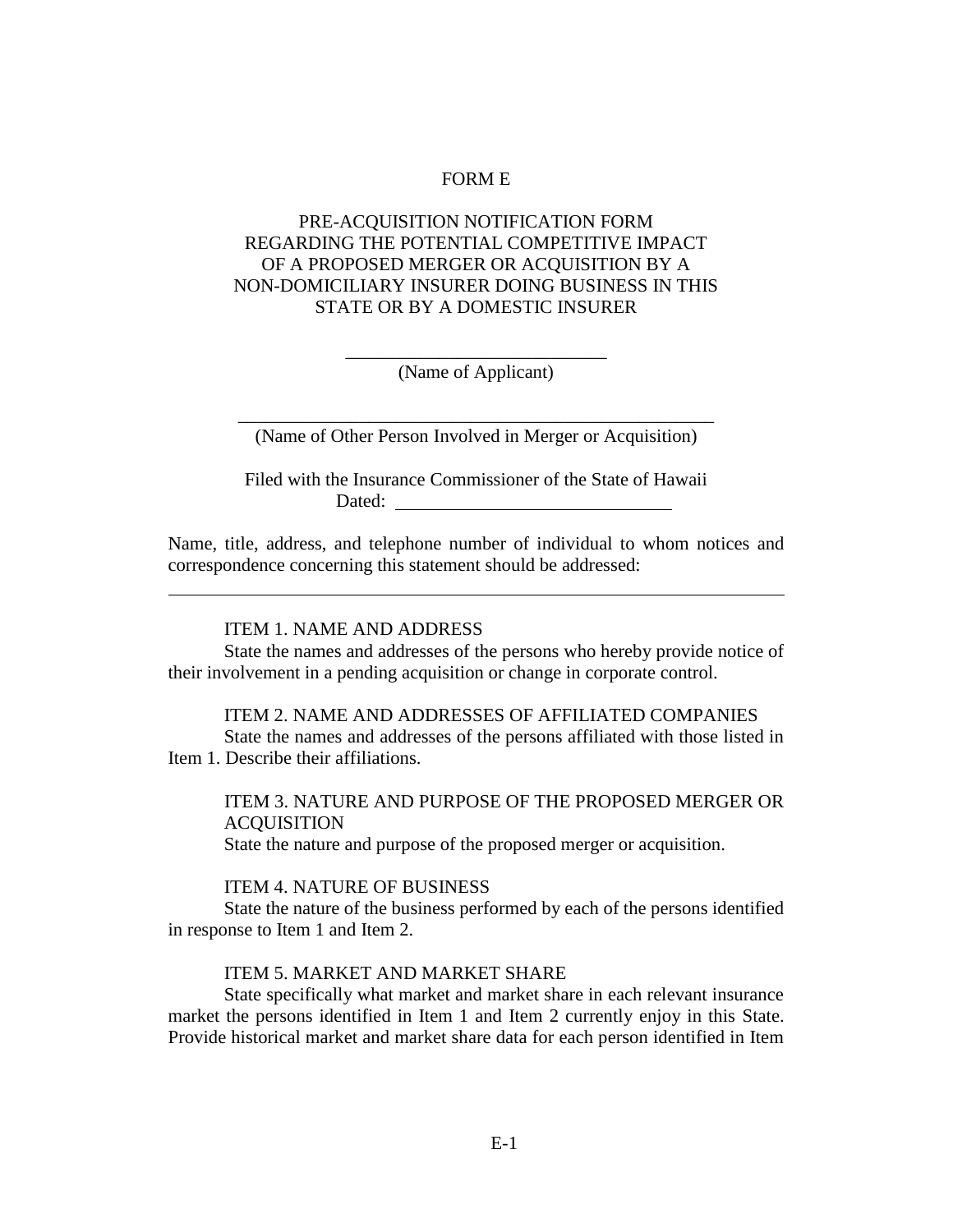1 and Item 2 for the past five years and identify the source of such data. Provide a determination as to whether the proposed acquisition or merger, if consummated, would violate the competitive standards of the state as stated in section 431:11- 104.4, HRS. If the proposed acquisition or merger would violate competitive standards, provide justification of why the acquisition or merger would not substantially lessen competition or create a monopoly in the State.

For purposes of this question, market means direct written insurance premium in this state for a line of business as contained in the annual statement required to be filed by insurers licensed to do business in this state.

Effective: January 2011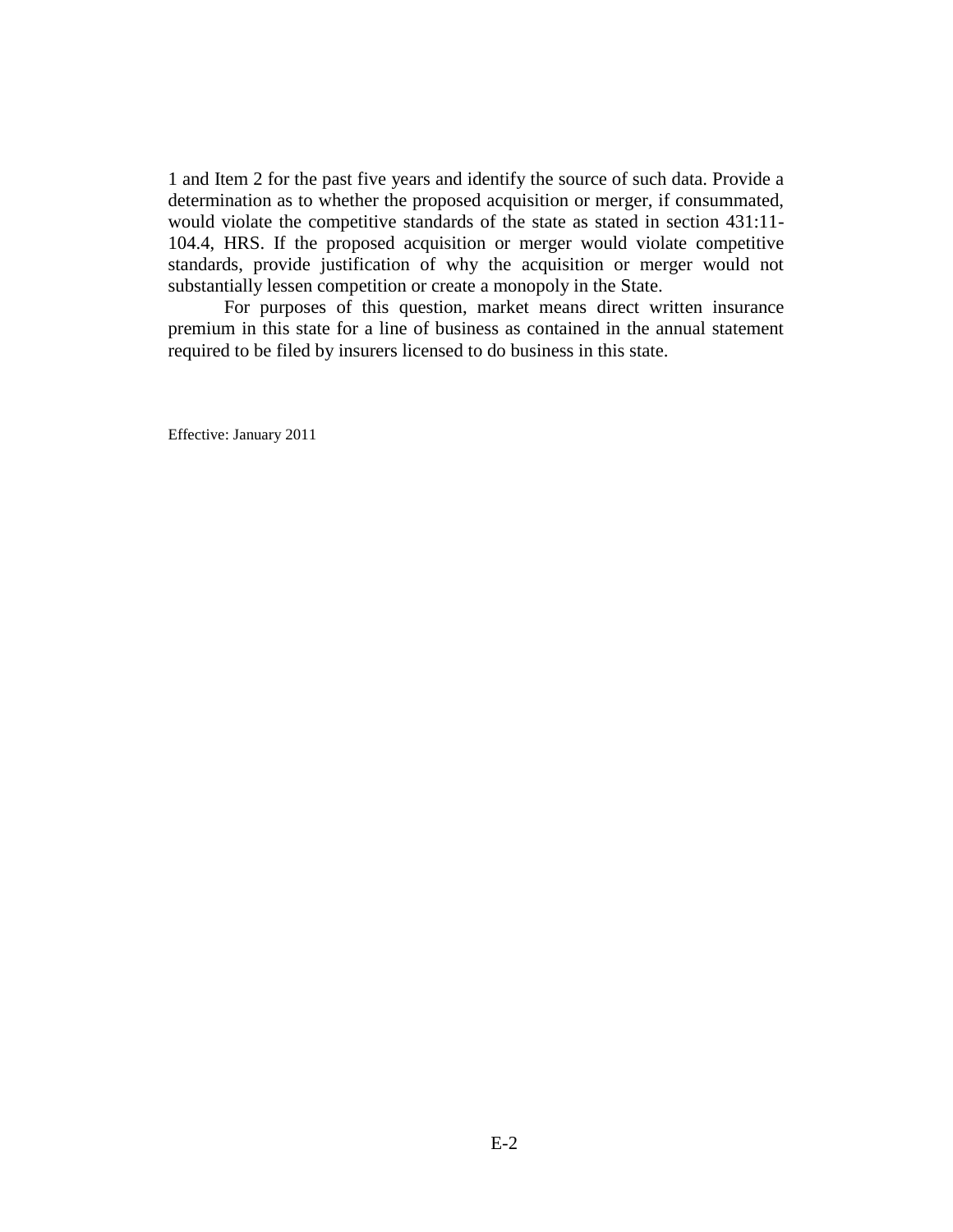#### FORM F

### ENTERPRISE RISK REPORT

Filed with the Insurance Commissioner of the State of Hawaii By

| (Name of Registrant) |  |
|----------------------|--|

On Behalf of Following Insurance Companies

Name Address

.

Date: 20

Name, title, address, and telephone number of the individual to whom notices and correspondence concerning this statement should be addressed:

#### ITEM 1. ENTERPRISE RISK

The Registrant/Applicant, to the best of its knowledge and belief, shall provide information regarding the following areas that could produce enterprise risk as defined in [insert cross reference to definition of Enterprise Risk in section 431:11-102, HRS], provided such information is not disclosed in the Insurance Holding Company System Annual Registration Statement filed on behalf of itself or another insurer for which it is the ultimate controlling person:

- Any material developments regarding strategy, internal audit findings, compliance or risk management affecting the insurance holding company system;
- Acquisition or disposal of insurance entities and reallocating of existing financial or insurance entities within the insurance holding company system;
- Any changes of shareholders of the insurance holding company system exceeding ten per cent or more of voting securities;
- Developments in various investigations, regulatory activities or litigation that may have a significant bearing or impact on the insurance holding company system;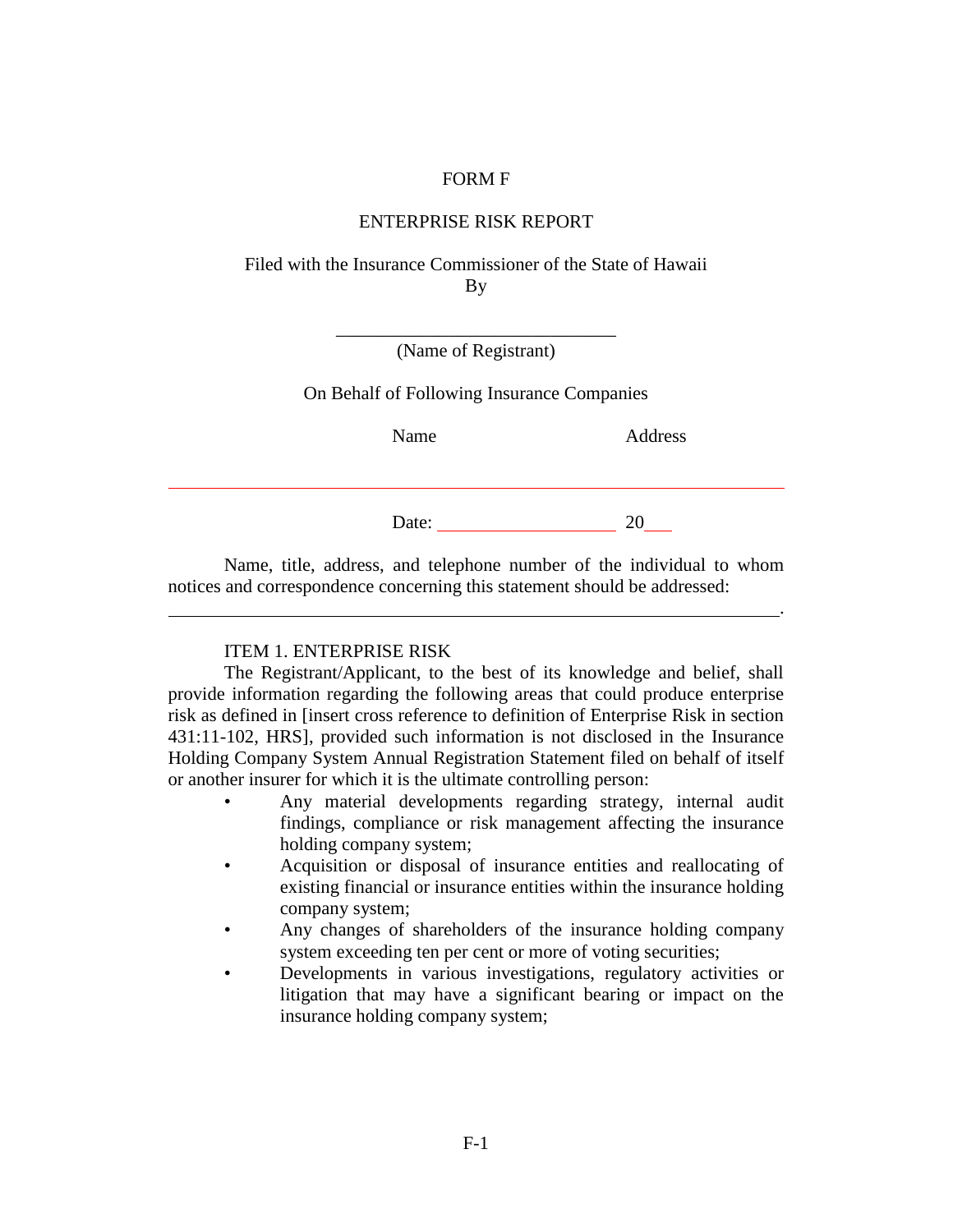- Business plan of the insurance holding company system and summarized strategies for next twelve months;
- Identification of material concerns of the insurance holding company system raised by supervisory college, if any, in the last year;
- Identification of insurance holding company system capital resources and material distribution patterns;
- Identification of any negative movement, or discussions with rating agencies which may have caused, or may cause, potential negative movement in the credit ratings assessment of the insurance holding company system (including both the rating score and outlook);
- Identification of any negative movement, or discussions with rating agencies which may have caused, or may cause, potential negative movement in individual insurers' financial strength ratings, including both the rating scores and outlooks, affecting the insurance holding company system;
- Information on corporate or parental guarantees throughout the holding company and the expected source of liquidity should such guarantees be called upon; and
- Identification of any material activity or development of the insurance holding company system that, in the opinion of senior management, could adversely affect the insurance holding company system.

The Registrant/Applicant may attach the appropriate form most recently filed with the United States Securities and Exchange Commission, provided the Registrant/Applicant includes specific references to those areas listed in Item 1 for which the form provides responsive information. If the Registrant/Applicant is not domiciled in the United States, it may attach its most recent public audited financial statement filed in its country of domicile, provided the Registrant/Applicant includes specific references to those areas listed in Item 1 for which the financial statement provides responsive information.

### ITEM 2. OBLIGATION TO REPORT.

If the Registrant/Applicant has not disclosed any information pursuant to Item 1, the Registrant/Applicant shall include a statement affirming that, to the best of its knowledge and belief, it has not identified enterprise risk subject to disclosure pursuant to Item 1.